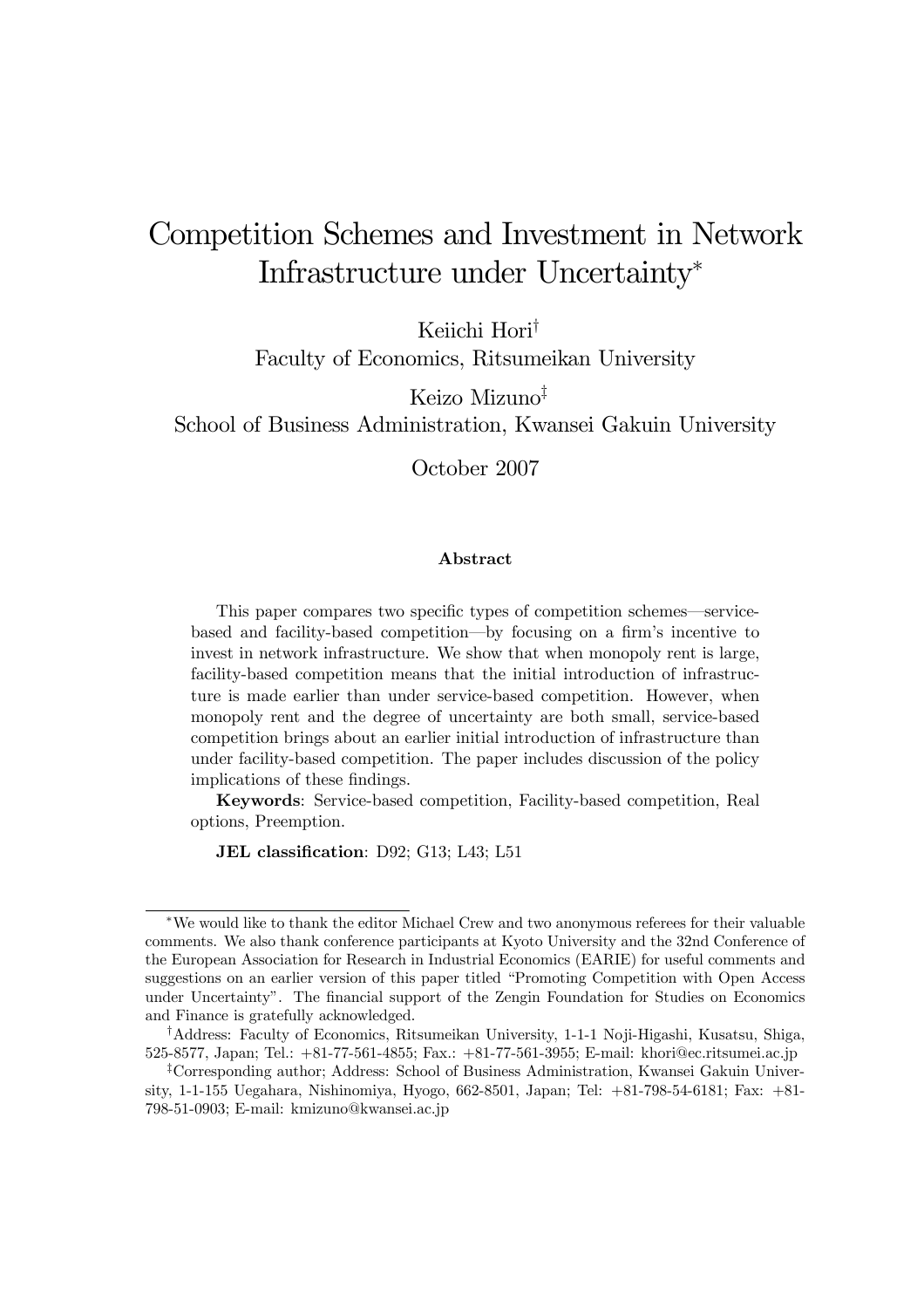# 1 Introduction

This paper addresses how infrastructure investments in network industries, such as telecommunications, electricity, natural gas and railroads, can be promoted. In particular, we examine the effect of the choice of a competition scheme on a firm's incentive to invest in network infrastructure. To this end, we focus on two specific types of competition schemes: service-based competition and facility-based competition. In service-based competition, entrants can enter the market by accessing an incumbent's network facility if and when they desire. On the other hand, facilitybased competition requires entrants to construct their own network facilities in order to enter the market. In this paper, we attempt to clarify the conditions under which one competition scheme would induce a firm to invest earlier in network infrastructure than another competition scheme.

As a matter of fact, promoting investment in network infrastructure is an important concern in a regulator's choice of competition scheme. This is because the adoption of a new type of network infrastructure with innovative technology (e.g., broadband in telecommunications) may lead to price reductions or the provision of better quality products. Furthermore, the construction of a bypass (i.e., an additional network built by a potential entrant) may not only enhance the size but also upgrade the existing network. It may also introduce a positive network externality by reducing congestion, which in turn contributes to welfare enhancement.

There are several studies comparing competition schemes in an open access environment. A closely related study to this paper on the issue of open access policy is Bourreau and Doğan  $(2005)$ . By focusing on an incumbent's incentive for unbundling and the incentive to set an access charge, Bourreau and Doğan  $(2005)$ show that an incumbent has an incentive to set too low an access charge. As a result, the entrant builds its own network too late from a welfare viewpoint.<sup>1</sup> Em-

<sup>&</sup>lt;sup>1</sup>However, Bourreau and Doğan  $(2005)$  do not appear to pay sufficient attention to the dynamic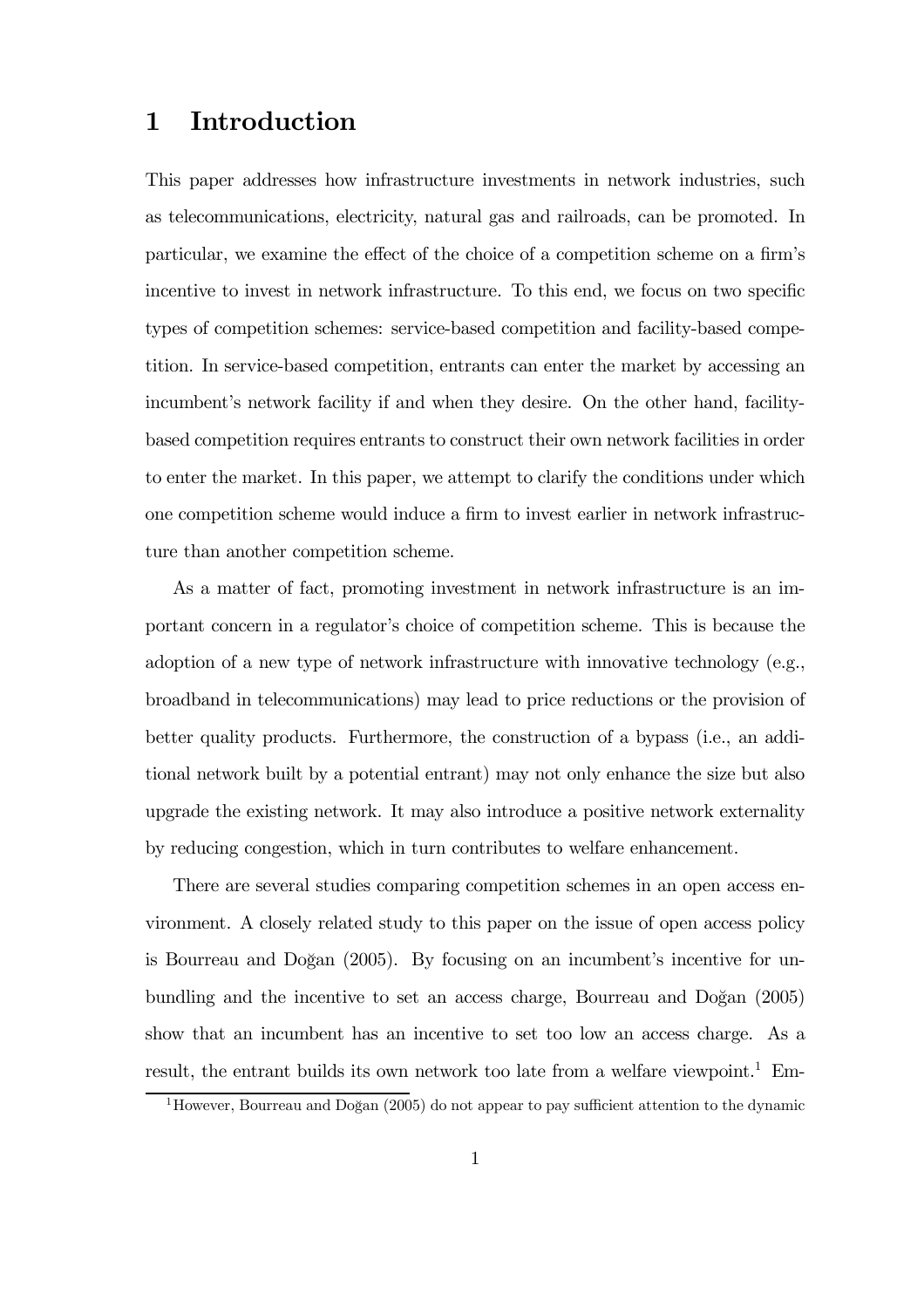pirical research by Kaserman and Ulrich (2002) shows the effects of facility-based vs. resale entry on competition. According to the results presented in their Table 3, resale entry seemingly has a more drastic effect on competition than facility-based entry, in the sense that resale entry reduces the incumbents' shares in the longdistance telecommunication market more than with facility-based entry. Guthrie (2006) also provides valuable discussion about the two competition schemes, with an emphasis on their effects on the firm's timing of investment.

Our paper differs from previous work in two main ways. First, most earlier studies on open access policy do not deal with uncertainty and irreversibility, whereas we examine the firm's incentive for irreversible investment under uncertainty.<sup>2</sup> Uncertainty and irreversibility are decisive for firms in network industries. Both of these elements are commonly recognized by those involved in network industries, including researchers and policy makers. For example, Guthrie (2006) states that the dynamics, investment irreversibility, and uncertainty are all essential features of regulated competition. Alleman and Noam (1999) suggest the application of the real options approach to the telecommunications industry. Indeed, the net present value rule, which states that an investment should be undertaken only if its net present value is positive, is inappropriate for firms operating under uncertainty and irreversibility. This is why we employ a real options approach to discuss the above-mentioned issue.<sup>3</sup> We then examine how uncertainty affects the priority of the two competition schemes in terms of a firm's incentive to invest in network infrastructure.

perspective of the policy consequences, even though they suggest that they employ a dynamic model. In fact, they normalize the discount rate to unity, implying that a dollar today has the same value as a dollar in the future.

<sup>&</sup>lt;sup>2</sup>The effect of uncertainty on retail-price or access-price regulation has been formally examined by Biglaiser and Riordan (2000) and Pindyck (2005), with a focus on the irreversibility of investments. However, neither analyzes an investment game between an incumbent and an entrant, and an entrant is not allowed to build an additional network. Both of these dimensions are included in our paper.

<sup>&</sup>lt;sup>3</sup>The real options approach applies option concepts to the valuation of real assets under uncertainty. It has become an important growth area in investment theory. See Dixit and Pindyck (1994) for a basic treatment of the tools employed. See also Smits and Trigeorgis (2004) for a real options approach to game-theoretic models.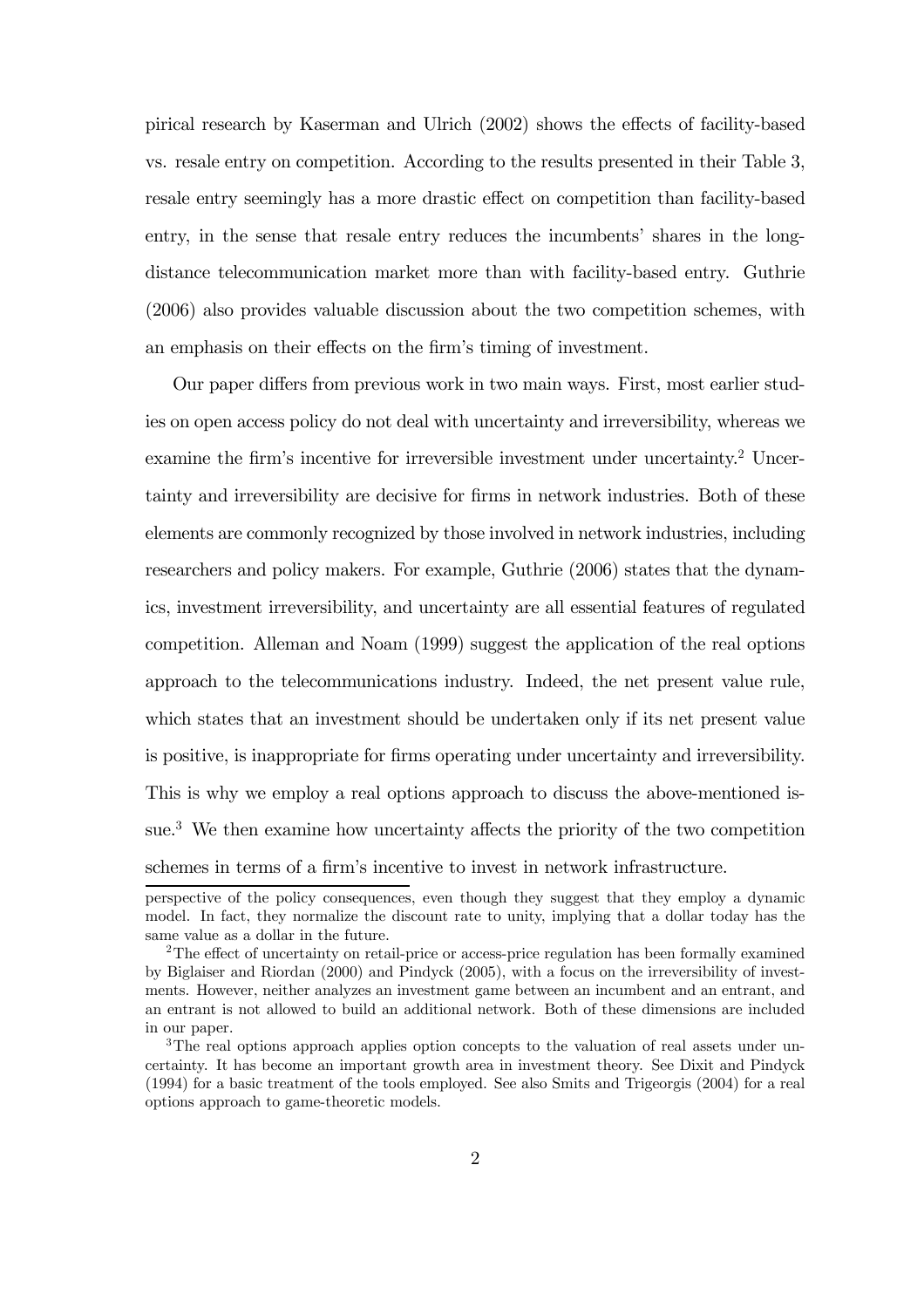Second, while previous studies assume that firms' positions in a market are exogenously given, in our model they are endogenously determined. This is because we would like to consider the firm's preemption incentive in an open access environment. The preemption effect was originally examined by Fudenberg and Tirole (1985) and Katz and Shapiro (1987). An open access environment gives a follower an advantage in the sense that a follower can avoid the network sunk cost by accessing a leader's network with payment of an access charge. This follower advantage may weaken a firm's preemption incentive (i.e., it may deter the introduction of new network infrastructures in a market). By analyzing the effect of allowing access on the preemption incentive in an open access environment, we can consider the priority of the two competition schemes in terms of the rapidity of the initial construction of network infrastructure.

Hori and Mizuno (2006) have already analyzed the effect of access charges on firms' incentives for preemption and investment with stochastically growing demand. However, comparison of the competition schemes has not been hitherto attempted. This paper extends the analysis to suggest the optimal choice of competition scheme in order to promote investment in network infrastructure. In particular, using the model developed in Hori and Mizuno (2006), this paper derives the conditions for one competition scheme to give the firm more incentive to invest in network infrastructure than another competition scheme.

We firstly show that service-based competition makes the construction of a bypass by an entrant (or a follower) later than under facility-based competition, so long as the entrant accesses the incumbent's (or the leader's) network in servicebased competition. We then examine the incumbent's incentive to invest in network infrastructure. In particular, we show that when monopoly rent is large, facilitybased competition provides for the earlier initial introduction of infrastructure than service-based competition. In addition, we clarify the conditions for the level of ac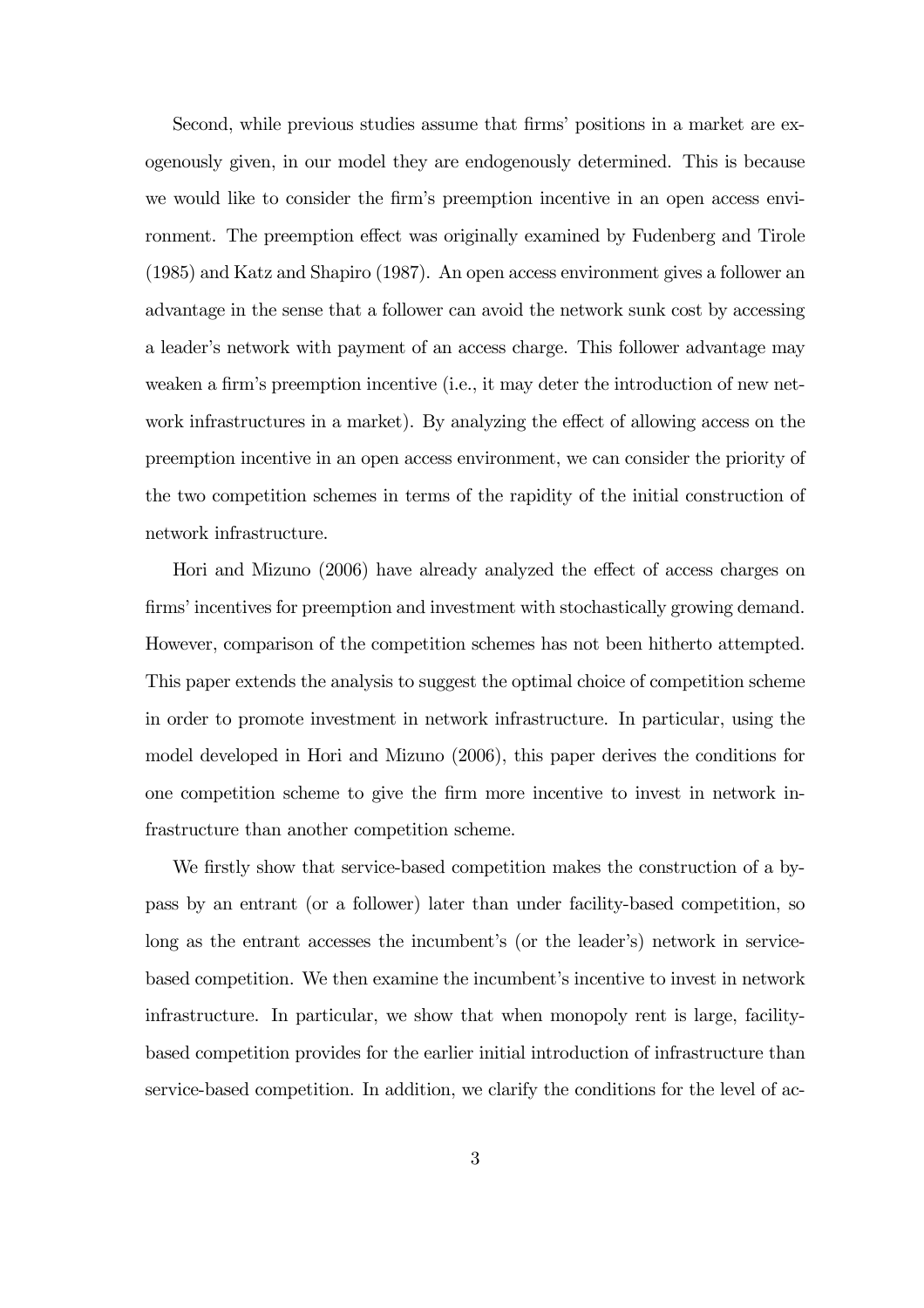cess charge where facility-based competition ensures the earlier initial introduction of infrastructure than service-based competition. On the other hand, when both the monopoly rent and the degree of uncertainty are small, service-based competition makes for the earlier initial introduction of infrastructure than facility-based competition. We then discuss the policy implications of these analytical results by applying them to the situation where the Federal Communications Commission (FCC) adopted new rules concerning network unbundling in 2003.

The remainder of the paper is organized as follows. Section 2 presents a model based on Hori and Mizuno (2006). Section 3 describes the equilibria of the two competition schemes. Section 4, which is the main part of the paper, analyzes the conditions that affect the priority of competition schemes in terms of a firm's incentive to invest in network infrastructure. Section 5 provides the case where firms with heterogeneous technology play the investment game as an extension of the model. In addition, it also discusses some policy implications derived from the analysis. Some concluding remarks are made in Section 6.

# 2 The model

The model presented here is based on Hori and Mizuno (2006). In order to incorporate the dynamics, investment irreversibility, and uncertainty as essential features of regulated competition, the model uses a simplified representation of its static aspect, as explained below.

There are two risk-neutral identical firms with the same production technology,  $i = 1, 2$ , that plan to enter a market. No firm establishes its facility at the beginning. The firms require two types of facilities to serve consumers in the market: a production facility and a network facility. Investment in these facilities may be undertaken simultaneously or sequentially. A firm builds a production facility at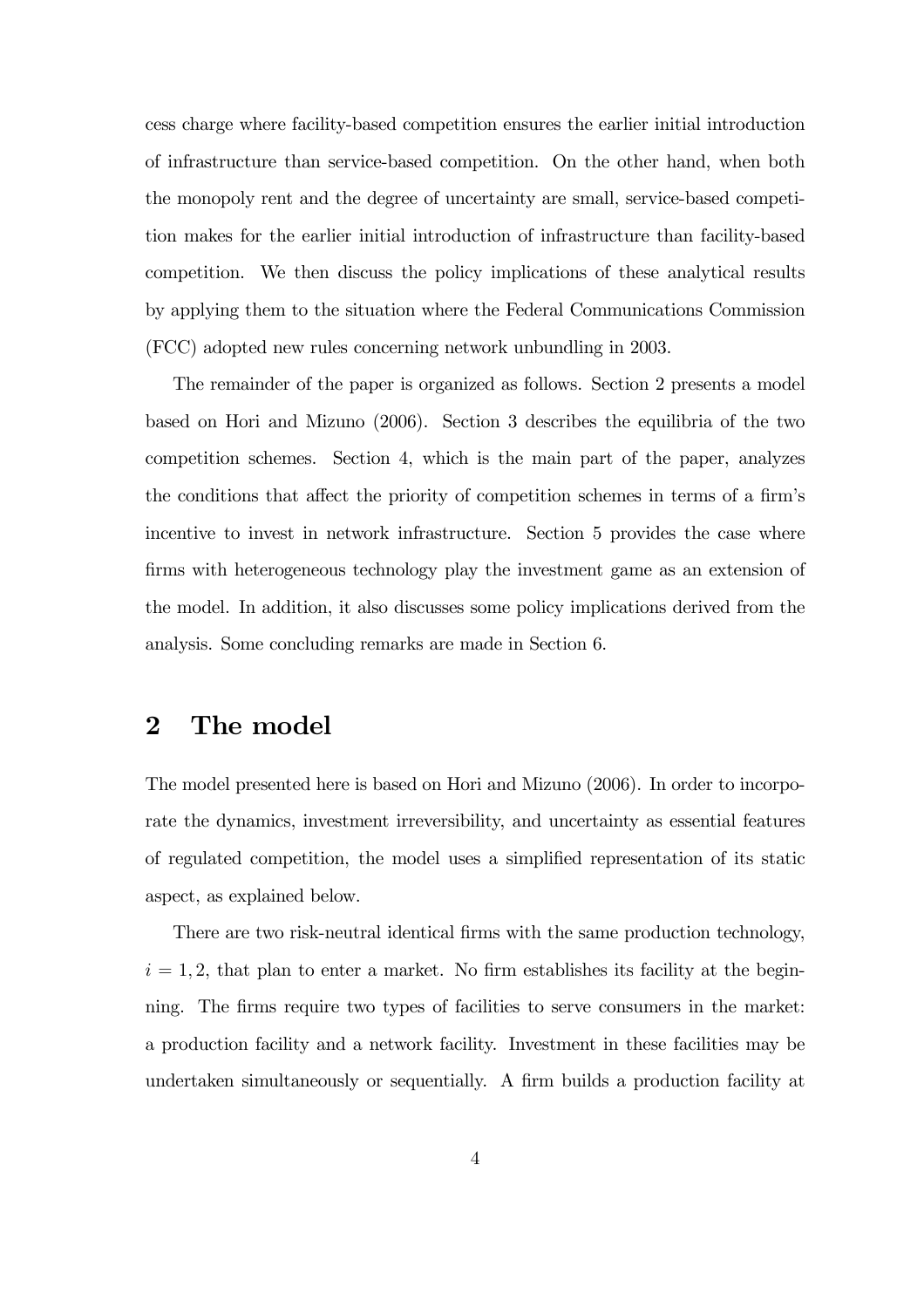cost  $I^p$ , while a network facility (hereafter a network) is built at cost  $I^n$ . These investments are irreversible, hence  $I^p$  and  $I^n$  are sunk costs.

In service-based competition, however, not all firms must invest in a network. In particular, the firm without a network may utilize the existing network for production by paying a usage access charge,  $v > 0$ , determined by the regulator and taken as given in this analysis.<sup>4</sup> Let us call the firm that initially invests in both kinds of facilities a leader. The other firm, which may or may not have a network, is called a follower. When a follower uses a leader's existing network, the leader incurs an access cost, c. For simplicity, production costs other than access costs are assumed to be zero. On the other hand, in facility-based competition, a follower needs to invest not only in a production facility but also in a network.

The profit flows of the firms are uncertain because the firms face a common exogenous industry shock. We represent the industry shock by  $Y$ .  $Y$  evolves stochastically according to a geometric Brownian motion given by the following expression:

$$
dY_t = \alpha Y_t dt + \sigma Y_t dW, \qquad (1)
$$

where  $\alpha \in [\sigma^2/2, r)$  is the drift parameter measuring the expected growth rate of  $Y, \frac{5}{7}$  r is the risk-free interest rate,  $\sigma > 0$  is a volatility parameter, and dW is the increment of a standard Wiener process where  $dW \sim N(0, dt)$ .

As we focus on investment or entry timing, we represent each firm's profit flow by a reduced form of  $\pi = Y\Pi(N)$ , where  $\Pi(N)$  is the nonstochastic part of a firm's profit flow at the industry equilibrium with active firms  $(N = 0, 1, 2)$ . Note that in service-based competition, we need to distinguish two duopolistic market structures: access duopoly, where the follower has access to the leader's network; and bypass duopoly, where the follower has its own network, called a bypass. Let

<sup>&</sup>lt;sup>4</sup>We restrict our attention in this study to a one-way access environment.

<sup>&</sup>lt;sup>5</sup>Note that by means of  $\alpha \geq \frac{\sigma^2}{2}$ , we implicitly assume that the firm's profit flow is enhanced stochastically.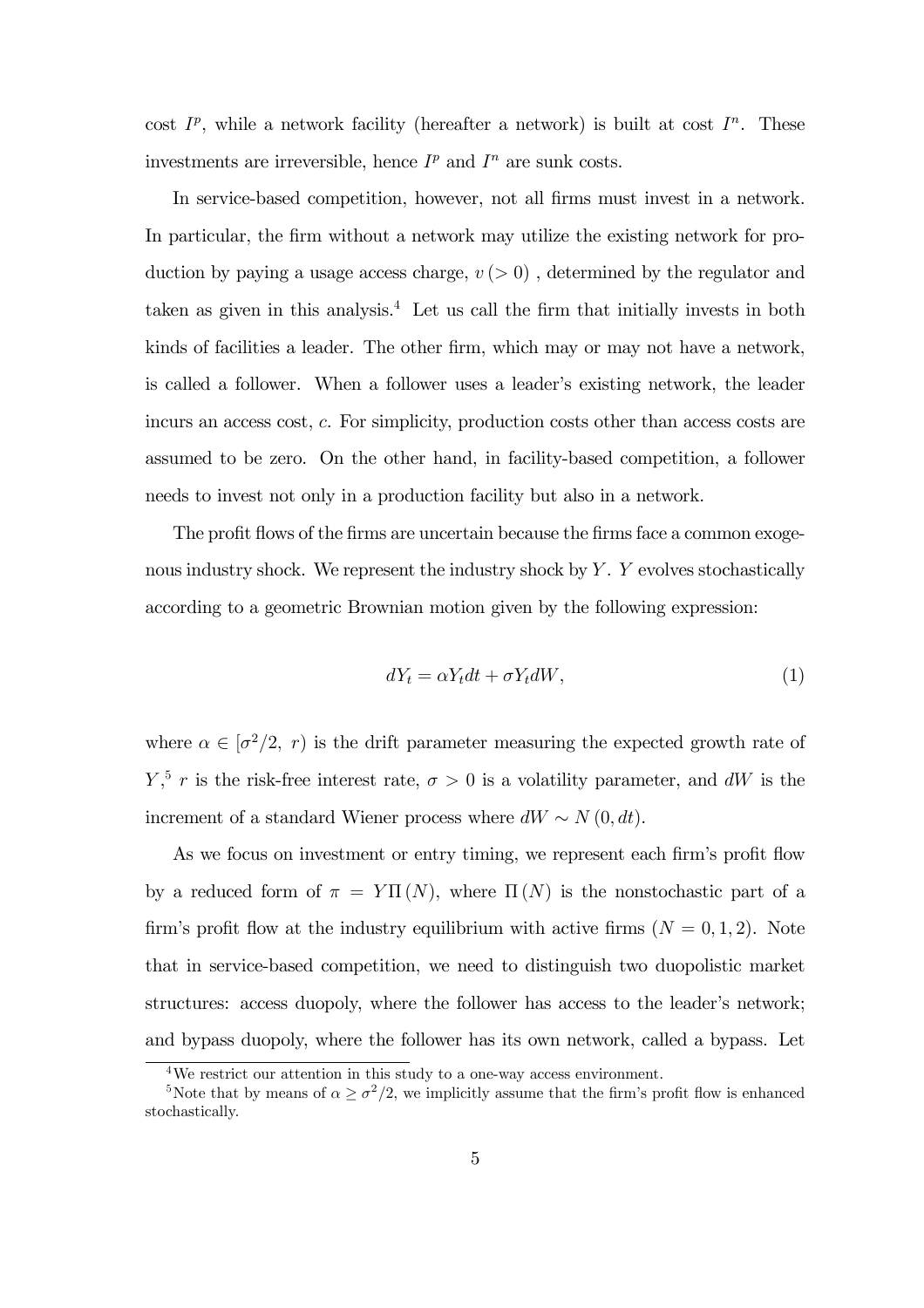$Y\Pi(2)$  represent the profit flow of each firm in the bypass duopoly equilibrium. As the profit flow of a firm in an access duopoly depends on the level of the access charge, we represent the profit flows of a leader and a follower in the access duopoly equilibrium by  $Y\Pi^{L}(2; v)$  and  $Y\Pi^{F}(2; v)$ , respectively. In facility-based competition where a follower invests not only in a production facility, but also in a network, the relevant profit flow of each firm in duopoly is  $Y\Pi(2)$ .

We assume the following relationship among the nonstochastic parts of a firm's reduced profit flow.

Assumptions (i)  $\Pi(1) > \Pi(2)$  and  $\Pi(1) > \Pi^{j}(2; v)$  for  $j = L, F$ , (ii)  $\Pi(2) \ge$  $\Pi^F(2; v)$ , (iii)  $\Pi^L(2; v) \geq \Pi^F(2; v)$  if  $v \geq$  $c, \text{ (iv) } \frac{\partial \Pi^L(2;v)}{\partial v} > 0, \frac{\partial \Pi^F(2;v)}{\partial v} < 0.$ 

Assumption (i) is natural. In a service-based competition scheme, (iii) and (iv) are also natural. Assumption (ii) comes from the idea that the additional supply of network generally improves the quality of goods or causes a positive externality, thereby increasing the consumers' willingness to pay.<sup>6</sup> Accordingly, (ii) states that these kinds of positive externality are reflected in an increase in each firm's profit flow. This can exceed the profit flow of a follower in an access duopoly when the level of access charge lies in a reasonable range.

Within each instant  $[t, t + dt]$ , the timing of the game is the following. In the model, we take a competition scheme and the level of  $v$  as given. First, each firm decides whether to invest, given the realization of Y. Second, when entering the market, a firm decides the output level in the production stage, and the market clears. In our framework, the equilibrium profits in the second stage are represented by the reduced profits presented earlier.

We focus on the Markov strategies. That is, the firms' investment and quantity decisions depend only on the current value of  $Y$ . The relevant equilibrium concept

<sup>6</sup>For example, as the construction of an additional broadband cable can increase the speed of information flows, it benefits the population of Internet users.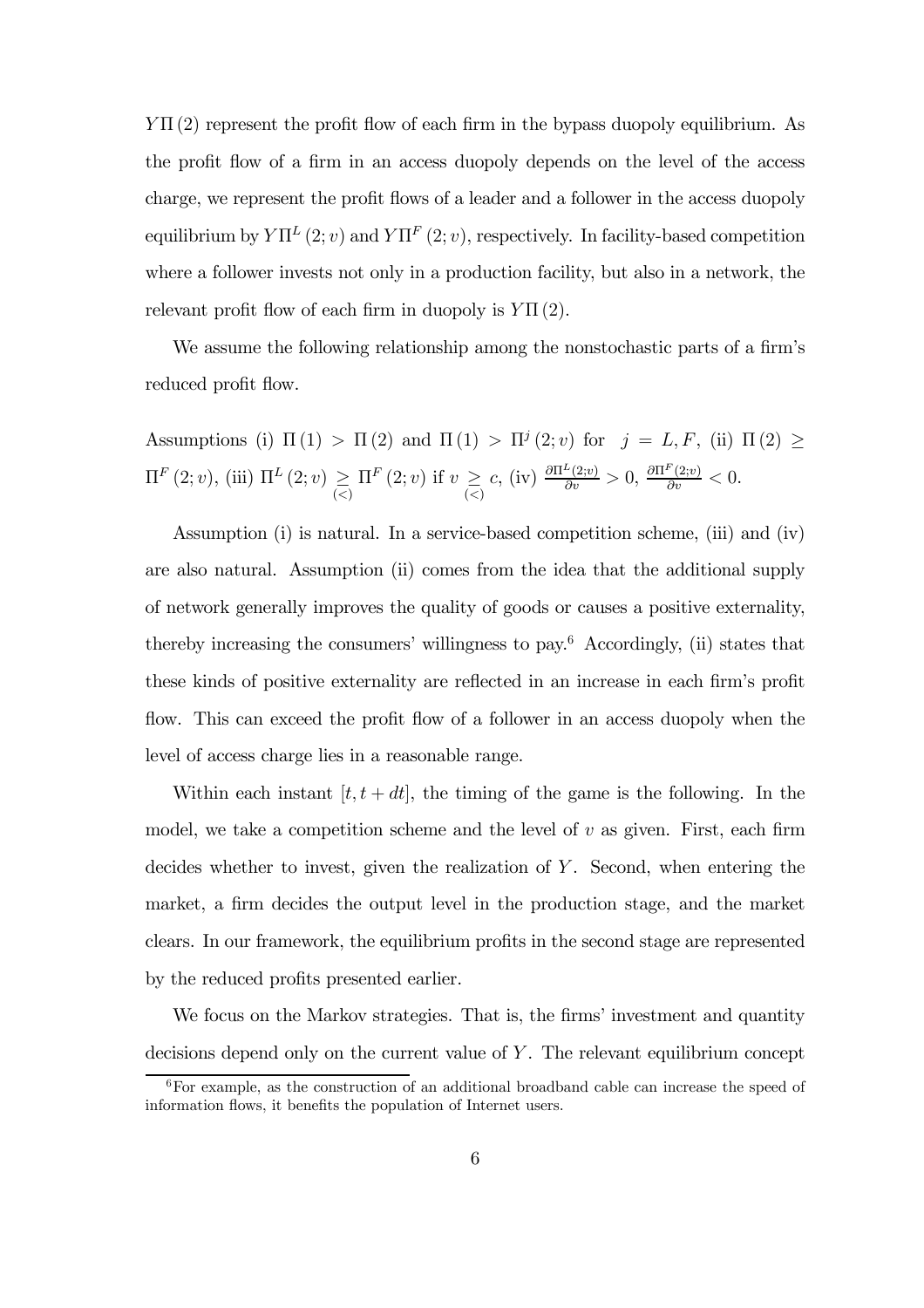is a Markov-perfect equilibrium.

# 3 Equilibria in the two competition schemes

Let us examine the equilibria of the game described in Section 2. At first, we characterize the equilibrium in facility-based competition. We then examine the equilibrium in service-based competition.

### 3.1 Facility-based competition equilibrium

As usual in dynamic game contexts, the game is solved backwards. We start by considering a follower's strategy (i.e., when to enter by building a bypass). A leader's strategy is then examined, given the follower's strategy. <sup>7</sup>

First, a follower's strategy is examined. In a facility-based competition scheme, to serve consumers, the follower must invest not only in a production facility but also in a bypass, so that the total investment cost is  $I^p + I^n$ . The follower's profit flow is  $Y\Pi(2)$ .

Given the fact that the other firm has already entered the market, the optimal investment policy for a follower is formulated as follows:

$$
V_t^F(Y_t) = \max_T E\left\{ e^{-r(T-t)} \left( \int_T^{\infty} e^{-r\tau} Y_\tau \Pi(2) d\tau - (I^p + I^n) \right) \middle| Y_t \right\},\qquad(2)
$$

where  $E$  denotes expectations conditional on  $Y_t$ , and  $T$  is the future time at which the investment is made.

Equation (2) is the same as the simultaneous investment case described in Section 3 of Hori and Mizuno (2006). Following the procedure explained therein, we obtain

<sup>7</sup>The following procedure is standard in the real options literature concerning strategic investment. See Ch. 9 of Dixit and Pindyck (1994) and Smit and Trigeorgis (2004). See Nielsen (2003) and Weeds (2003) for applications.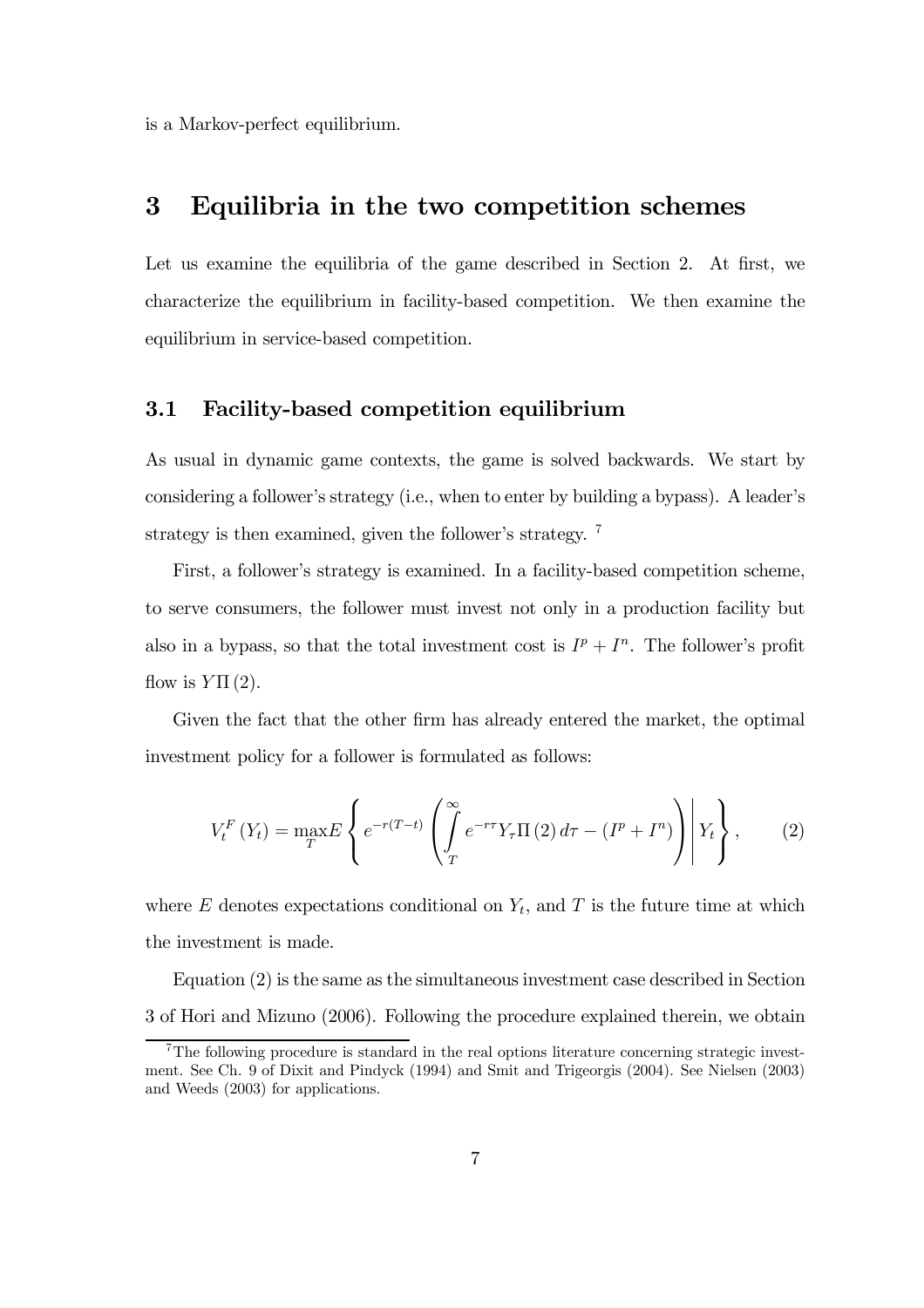each firm's value function as follows:

$$
V_F^B(Y) = \begin{cases} CV^{\beta} & \text{if } Y < Y^B \\ \frac{Y\Pi(2)}{r-\alpha} - (I^p + I^n) & \text{if } Y \ge Y^B, \end{cases}
$$
 (3)

where  $C = (Y^B)^{-\beta} \left[ \frac{Y^B \Pi(2)}{r - \alpha} - (I^P + I^P) \right]$  and  $\beta = \frac{1}{2}$  $\sqrt{ }$  $1 - \frac{2\alpha}{\sigma^2} + \sqrt{\left(1 - \frac{2\alpha}{\sigma^2}\right)^2 + \frac{8r}{\sigma^2}}$  $\mathbf{a}$  $(> 1).$ The trigger point is given by:

$$
Y^{B} = \frac{\beta}{\beta - 1} \frac{r - \alpha}{\Pi(2)} (I^{p} + I^{n}).
$$
\n(4)

 $CY^{\beta}$  in (4) is the value of delaying the investment, which corresponds to the value of the call option.

Secondly, we consider a leader's value. If  $Y < Y^B$ , the leader enjoys the monopoly profit before the follower invests. If  $Y \ge Y^B$ , it obtains a duopoly profit. Hence, its value function is represented as follows.

$$
V_L^B(Y) = \begin{cases} \frac{Y\Pi(1)}{r-\alpha} \left[ 1 - \left(\frac{Y}{Y^B}\right)^{\beta-1} \right] + \left(\frac{Y}{Y^B}\right)^{\beta} \frac{Y^B\Pi(2)}{r-\alpha} - \left(I^p + I^n\right) & \text{if } Y < Y^B\\ \frac{Y\Pi(2)}{r-\alpha} - \left(I^p + I^n\right) & \text{if } Y^B \le Y \end{cases} \tag{5}
$$

Finally, we can derive the *facility-based competition equilibrium* from (4) and (5).<sup>8</sup> In the equilibrium, the two firms do not enter the market when  $Y \in [0, Y_L)$ , where  $Y_L$  is the trigger point at which the leader enters the market.  $Y_L$  is defined as the smallest value of Y that satisfies  $V_L^B(Y) = V_F^B(Y)$ . When  $Y \in [0, Y^B)$ , the leader enjoys a monopoly profit. When  $Y \in [Y^B, +\infty)$ , the follower also serves its customers by building a bypass (i.e., a duopoly). The facility-based competition

<sup>8</sup>Put more precisely, two equilibria exist in facility-based competition. We shall, however, make use of the term "equilibrium" rather than "equilibria", because the number of equilibria is unimportant. In fact, there are two facility-based competition equilibria that differ only in the identities of the two firms–firm 1 is the leader in the first equilibrium, and firm 2 is the leader in the second equilibrium. The equilibrium outcome is the same for the two equilibria.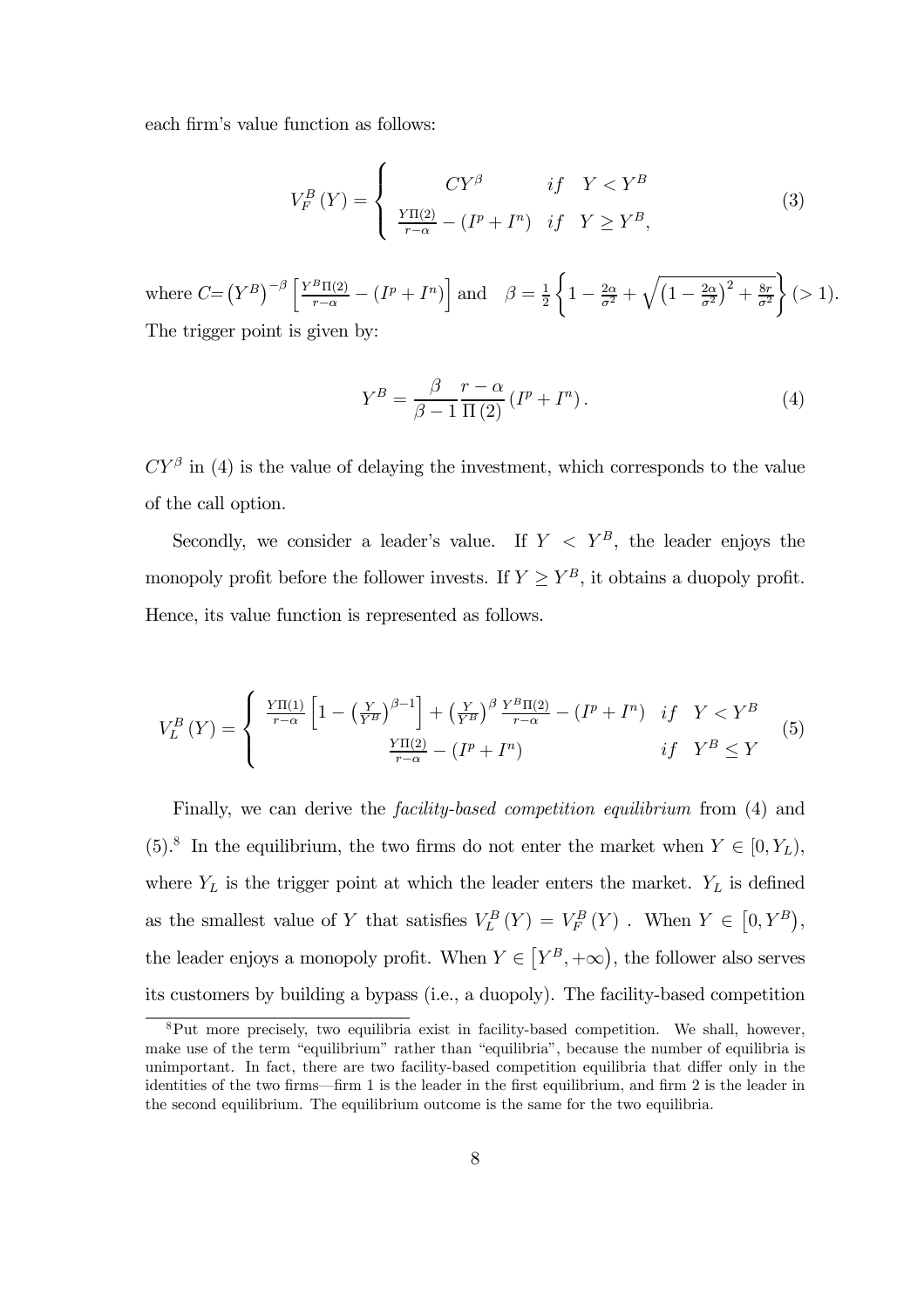equilibrium is depicted in Figure 1.

#### [Insert Figure 1]

### 3.2 Service-based competition equilibrium

Next, we derive the equilibrium in service-based competition. When a follower is allowed to access a leader's network, several types of equilibria can occur, depending on the follower's strategy. For example, an equilibrium occurs where a follower enters the market by building a bypass, in spite of the access opportunity. In a stochastically growing demand environment, however, it is natural to examine the situation where a follower enters with access to a leader's network, and in the future, the follower will build a bypass itself. We call the follower's strategy an "access-tobypass" strategy.

Hori and Mizuno (2006) have already derived the conditions for the existence of the access-to-bypass equilibrium where a leader first enters the market by building a network, and a follower takes the access-to-bypass strategy. The access-to-bypass equilibrium has two features: it is a leader—follower equilibrium, and a follower undertakes sequential investment. From this point onwards, we restrict our attention to the access-to-bypass equilibrium.<sup>9</sup>

Let us denote a follower's trigger point above which it enters the market with access by  $Y^{A*}$  and the trigger point above which it builds a bypass by  $Y^{B*}$ , respectively. In the access-to-bypass equilibrium,  $Y^{A*}$  and  $Y^{B*}$  are characterized as follows:

$$
Y^{A*} = \frac{\beta}{\beta - 1} \frac{r - \alpha}{\Pi^F(2; v)} I^p
$$
\n<sup>(6)</sup>

$$
Y^{B*} = \frac{\beta}{\beta - 1} \frac{r - \alpha}{\Delta \Pi(2; v)} I^n,
$$
\n(7)

<sup>9</sup>See Hori and Mizuno (2006) for the details of the derivation of the access-to-bypass equilibrium.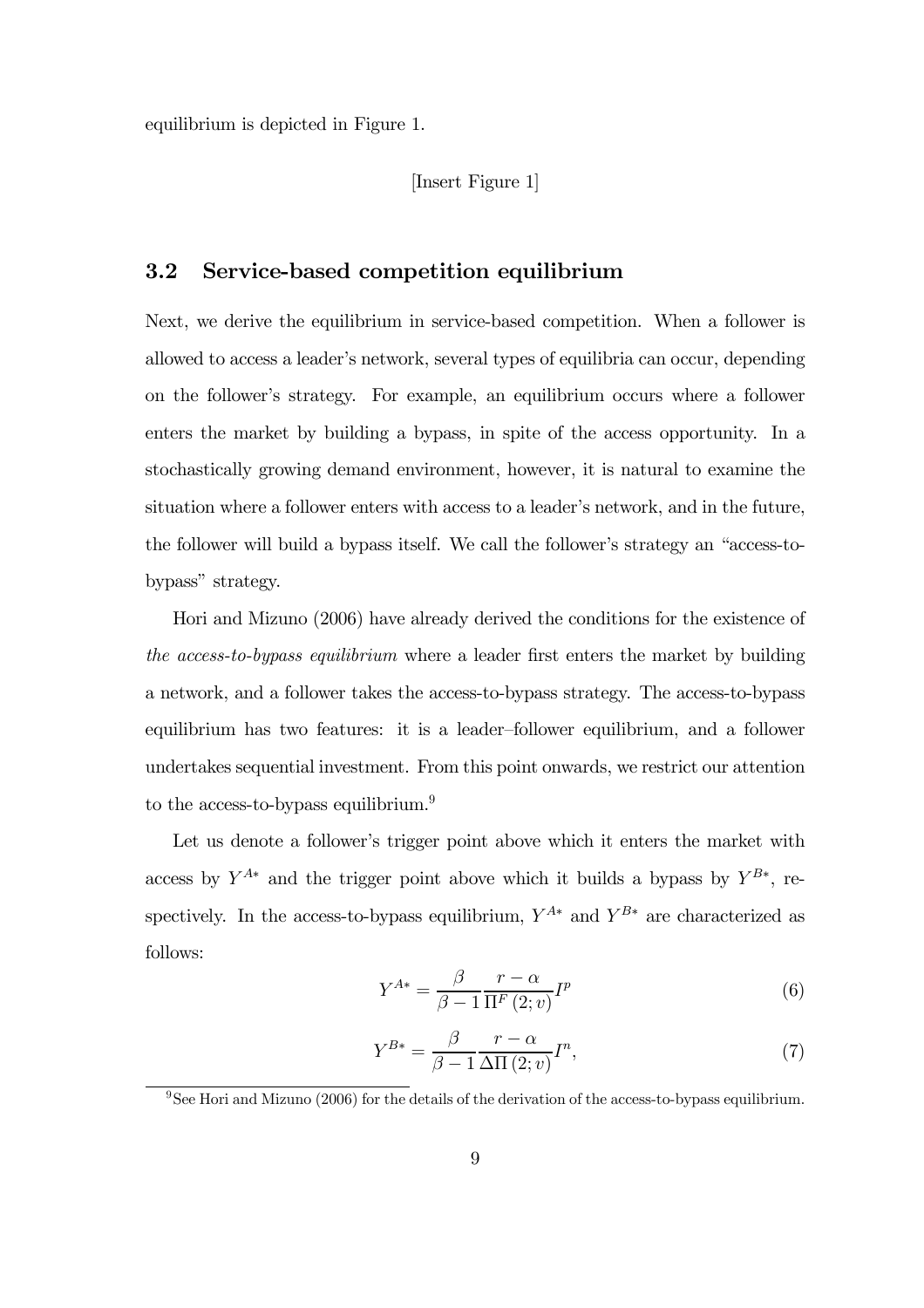where  $\Delta\Pi(2; v) \equiv \Pi(2) - \Pi^F(2; v)$ . In fact, Hori and Mizuno (2006) showed that, under  $\Delta\Pi(2; v) > 0$  of Assumption (ii), the follower adopts the access-to-bypass strategy (i.e., when it undertakes a sequential investment) if and only if the following condition holds.

$$
\Pi\left(2\right) \leq \left(1 + \frac{I^n}{I^p}\right) \Pi^F\left(2; v\right) \tag{8}
$$

When the follower chooses the access-to-bypass strategy, its value function is as follows.

$$
V_{F}^{AB}(Y) = \begin{cases} \left(\frac{Y}{Y^{A*}}\right)^{\beta} \left\{\frac{Y^{A*}\Pi^{F}(2;v)}{r-\alpha} - I^{p} + \left(\frac{Y^{A*}}{Y^{B*}}\right)^{\beta} \left[\frac{Y^{B*}\Delta\Pi(2;v)}{r-\alpha} - I^{n}\right] \right\} & if \ Y < Y^{A*} \\ \frac{Y\Pi^{F}(2;v)}{r-\alpha} - I^{p} + \left(\frac{Y}{Y^{B*}}\right)^{\beta} \left[\frac{Y^{B*}\Delta\Pi(2;v)}{r-\alpha} - I^{n}\right] & if \ Y^{A*} \le Y < Y^{B*} \\ \frac{Y\Pi(2)}{r-\alpha} - (I^{p} + I^{n}) & if \ Y^{B*} \le Y \end{cases} \tag{9}
$$

Similarly, we can derive the leader's value function when the follower adopts the access-to-bypass strategy.

$$
V_L^{AB}(Y) = \begin{cases} \frac{Y\Pi(1)}{r-\alpha} \left[ 1 - \left(\frac{Y}{Y^{A*}}\right)^{\beta - 1} \right] + \left(\frac{Y}{Y^{A*}}\right)^{\beta} \left\{ \frac{Y^{A*}\Pi^{L}(2; v)}{r-\alpha} \left[ 1 - \left(\frac{Y^{A*}}{Y^{B*}}\right)^{\beta - 1} \right] \right. \\ \left. + \left(\frac{Y^{A*}}{Y^{B*}}\right)^{\beta_1} \frac{Y^{B*}\Pi(2)}{r-\alpha} \right\} - (I^{p} + I^{n}) & if \ Y < Y^{A*} \\ \frac{Y\Pi^{L}(2; v)}{r-\alpha} \left[ 1 - \left(\frac{Y}{Y^{B*}}\right)^{\beta - 1} \right] + \left(\frac{Y}{Y^{B*}}\right)^{\beta} \frac{Y^{B*}\Pi(2)}{r-\alpha} - (I^{p} + I^{n}) & (10) \\ \quad \text{if} \ Y^{A*} \le Y < Y^{B*} \\ \frac{Y\Pi(2)}{r-\alpha} - (I^{p} + I^{n}) & if \ Y^{B*} \le Y \end{cases}
$$

#### [Insert Figure 2]

Figure 2 depicts the access-to-bypass equilibrium. For  $Y \in [0, Y_L^*)$ , neither of the firms enters. For  $Y \in [Y_L^*, Y^{A*})$ , only one of the firms enters the market and earns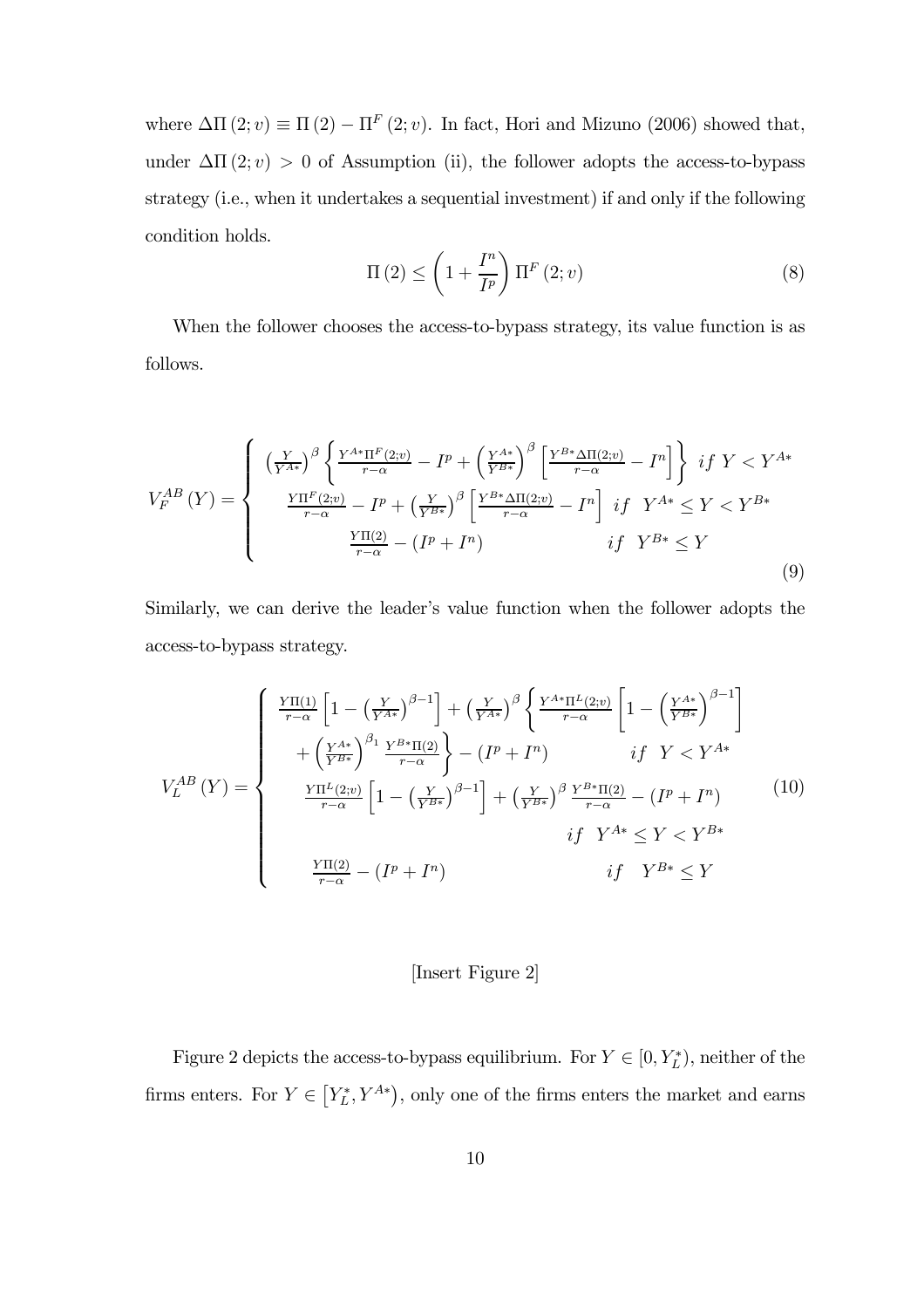a monopoly profit. For  $Y \in \left[ Y^{A*}, Y^{B*} \right)$ , the other firm as a follower has access to a leader's network (access duopoly). For  $Y \in [Y^{B*}, +\infty)$ , the follower builds its own network (bypass duopoly).

# 4 Comparison of the two competition schemes

We are now in a position to examine the priority of the competition schemes in terms of the firms' investment decisions. The following section discusses the policy implications.

### 4.1 A follower's investment decision

We first can confirm that in service-based competition, a follower enters the market earlier and builds a bypass later than in facility-based competition.

**Proposition 1** In the access-to-bypass equilibrium,  $(i)$  a follower enters the market earlier than a follower in the facility-based competition equilibrium, and (ii) a follower builds a bypass later than a follower in the facility-based competition equilibrium. That is,  $Y^{A*} < Y^{B} < Y^{B*}$ .

#### Proof. See Appendix.

The first inequality in Proposition 1 shows that a follower's entry in servicebased competition can be earlier than that in facility-based competition. This holds as long as the access charge is in the range where the follower adopts the accessto-bypass strategy. The second inequality in Proposition 1 states that a follower in the service-based competition builds a bypass later than one in facility-based competition.

The second result is explained by the replacement effect: the follower that already gains profit through access to the leader's network has less incentive to build a bypass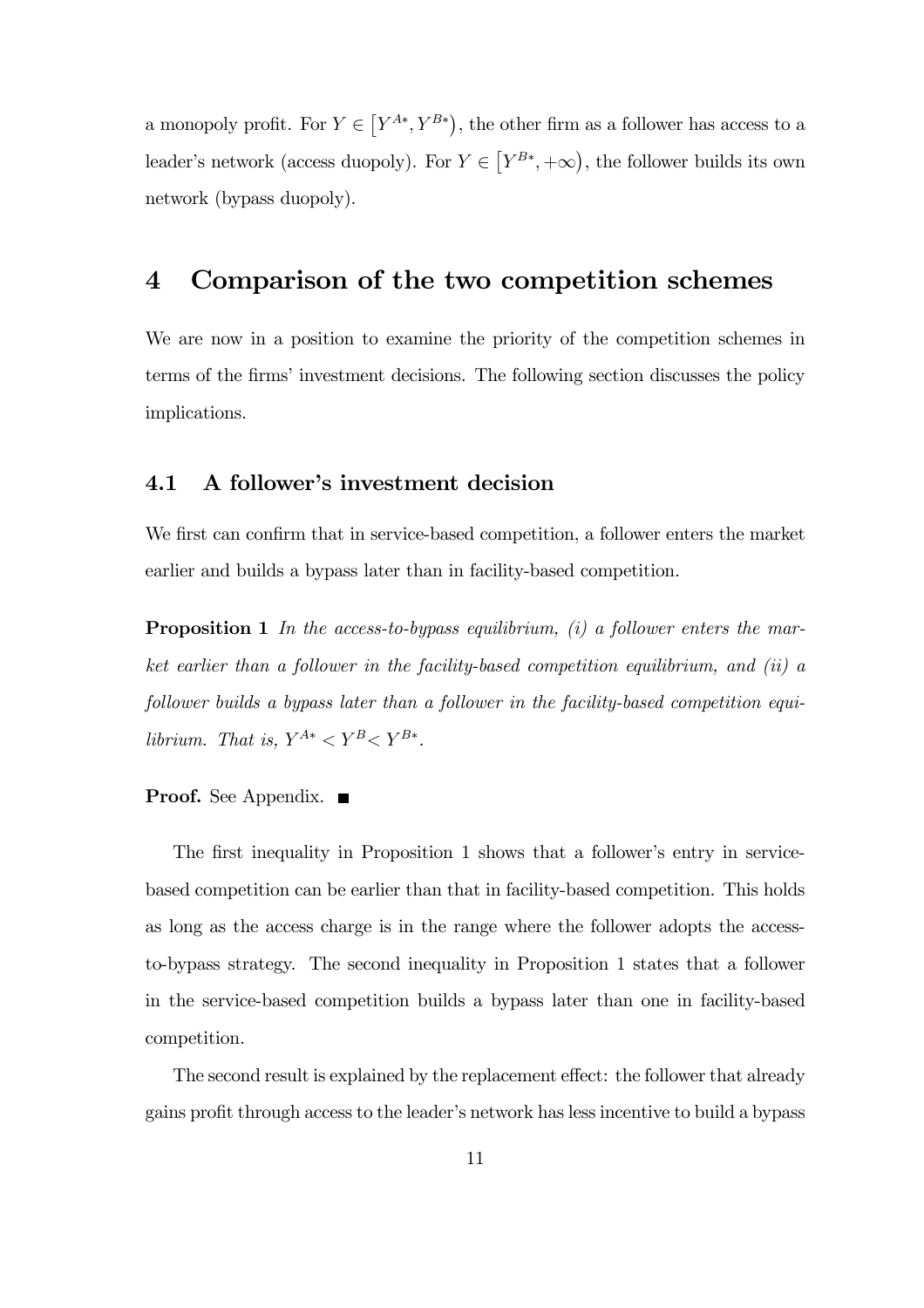than the potential follower that now intends to enter the market. The replacement effect also appears in Lemma 6 of Bourreau and Doğan  $(2005)$ . They argue that when there is unbundling, a follower builds its bypass later than when there is no unbundling. While there are a few differences in the setting of the model between the two studies, the replacement effect is robust.

From Proposition 1, we can immediately verify the effect of uncertainty on a follower's investment decisions in the two competition schemes.

**Proposition 2** As the degree of uncertainty increases, the difference of a follower's investment timing gets larger between the two competition schemes.

**Proof.** As is already known,  $\beta$  gets small as  $\sigma$  gets large.<sup>10</sup> Then, from the forms of  $Y^{A*}$ ,  $Y^B$ , and  $Y^{B*}$  and the fact that  $Y^{A*} < Y^B < Y^{B*}$ , the claim in the proposition holds automatically.  $\blacksquare$ 

Proposition 2 implies that as uncertainty increases, the difference in a follower's entry timing gets larger, in turn causing a significant impact on social welfare. This point will be discussed in the next section.

### 4.2 A leader's investment decision

We next compare the entry timing of a leader in the two competition schemes. The following proposition states the necessary and sufficient condition for a leader in the access-to-bypass equilibrium to enter earlier than in the facility-based competition equilibrium.

Proposition 3 A leader enters earlier (later) in the facility-based competition equilibrium than in the access-to-bypass equilibrium (i.e.,  $Y_L^*$  > (<)  $Y_L$ ) if and only if:

$$
Q^{AB}\left(Y_L\right) < \left( > \right) 0,
$$

 $10$ See p. 144 of Dixit and Pindyck (1994).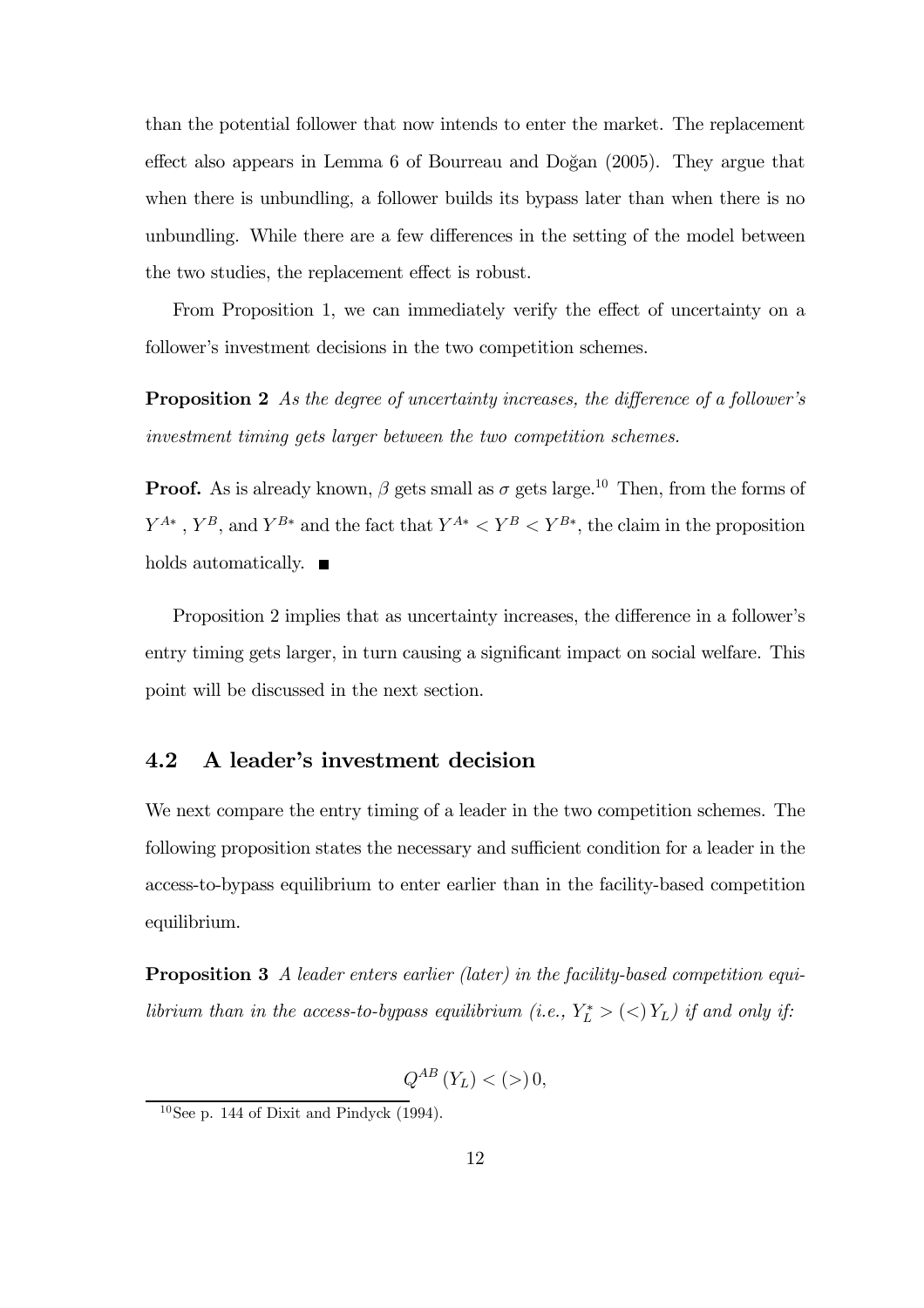where  $Q^{AB}(Y) \equiv V_L^{AB}(Y) - V_F^{AB}(Y)$  is the difference in firm value between the leader and the follower in the access-to-bypass equilibrium.

**Proof.**  $Y_L^*$  is the smallest value of Y that satisfies  $Q^{AB}(Y) = 0$ . Therefore,  $Q^{AB}$   $(Y_L)$  is negative (positive) if and only if  $Y_L^*$  >  $(<)$   $Y_L$ .

However, substituting (9) and (10) directly into  $Q^{AB}$  (Y<sub>L</sub>) yields too complicated an expression to obtain an intuitive interpretation. Hence, we instead attempt to seek a sufficient condition for one competition scheme to make a leader's entry earlier than the other. In fact, we show that three elements (i.e., monopoly rent, the level of access charge, and the degree of uncertainty) are key factors in determining the priority of competition schemes in terms of a leader's investment timing.

First, we show that when monopoly rent is large, facility-based competition induces a leader to invest earlier than in service-based competition.

**Proposition 4** If  $\Pi(1)$  is sufficiently large, a leader in the facility-based competition equilibrium invests in both production and network facilities earlier than in the  $access-to-bypass equilibrium (i.e., Y_L < Y_L^*).$ 

#### **Proof.** See Appendix. ■

Note that  $\Pi(1)$  does not affect the follower's decision on access to the leader's network and the construction of a bypass. Hence, when  $\Pi(1)$  is sufficiently large, service-based competition decelerates introduction of new infrastructure in a region which is not yet covered, without any influence on competition in the product market.

#### [Insert Figure 3]

The intuitive reasoning of Proposition 4 is simple. See Figure 3. According to Proposition 1,  $Y^{A*} \leq Y^B$ , which means a leader in the facility-based competition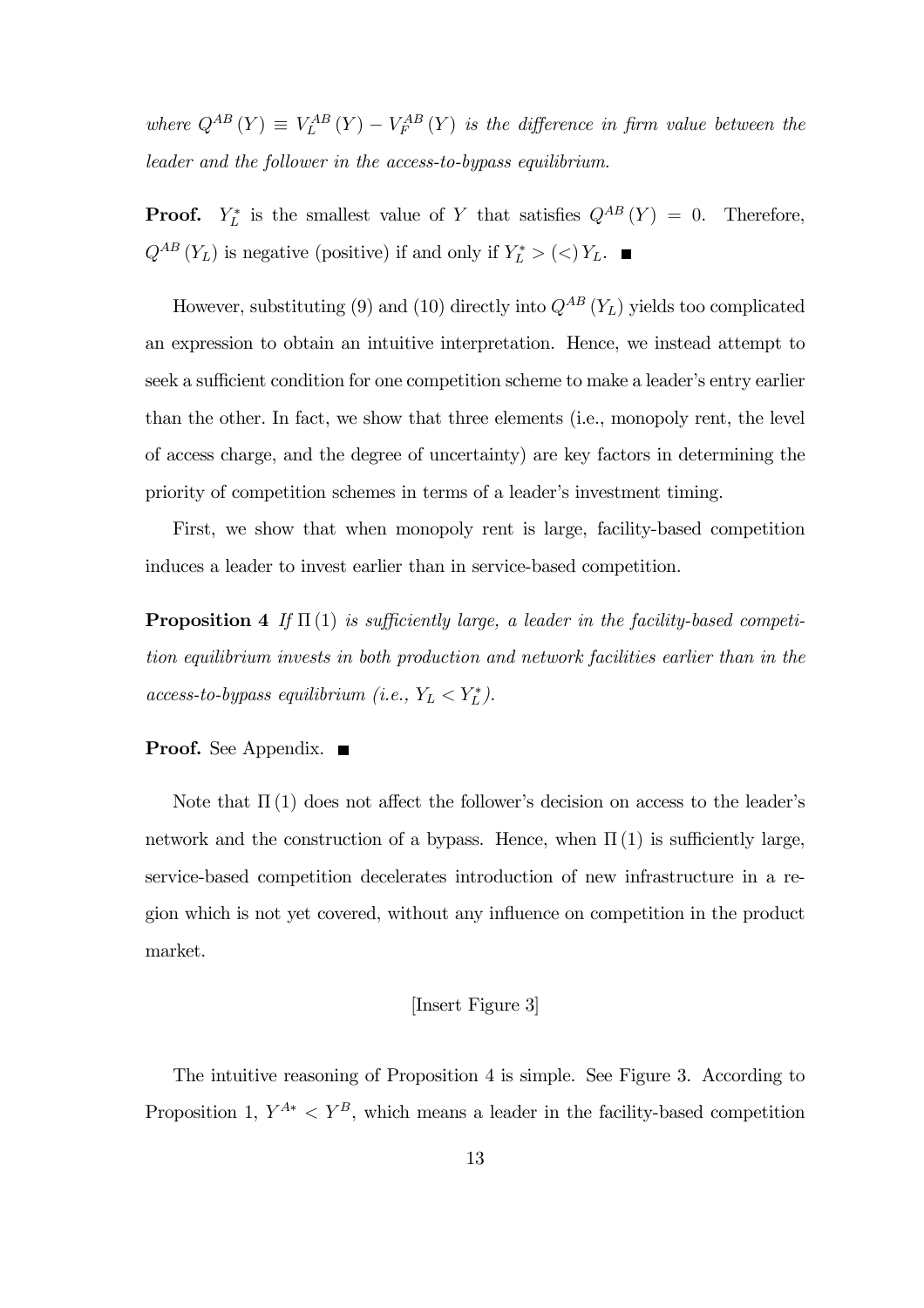equilibrium enjoys monopoly rent for a longer period than in the access-to-bypass equilibrium. Hence, the preemption incentive of a leader in the facility-based competition equilibrium is larger than that in the access-to-bypass equilibrium.

We next examine the effect of a change in the level of access charge on investment decisions in the two competition schemes. Concerning the follower's investment decision, Proposition 1 already discusses this effect: when the level of access charge lies in the range where the access-to-bypass equilibrium exists, a follower's entry in service-based competition is earlier than in facility-based competition, with a bypass being built later.<sup>11</sup> What then is its effect on a leader's investment timing?

Because the effect of the access charge on  $Q^{AB}(Y_L)$  works nonlinearly, it is difficult to derive analytically a necessary and sufficient condition for one competition scheme to make one leader's entry earlier than the other's. Hence, we again seek a sufficient condition for one competition scheme to do so. The next proposition provides a sufficient condition for a leader in facility-based competition to invest earlier than in service-based competition.

**Proposition 5** (i) A leader in the facility-based competition equilibrium invests in both kinds of facilities earlier than in the access-to-bypass equilibrium (i.e.,  $Y_L < Y_L^*$ ) when the level of access charge satisfies the following condition.

$$
\frac{\Pi(1) - \Pi^{L}(2; v)}{\Pi^{F}(2; v)} \ge \frac{\Pi(1) - \Pi(2)}{\Pi(2)}
$$
\n(11)

(ii) The timing of the leader's investment in the access-to-bypass equilibrium becomes later as the access charge gets smaller, as long as (11) holds.

**Proof.** See Appendix. ■

 $11$ If the access charge is above this range, the follower builds a bypass, so that the follower's investment timing is the same in the two competition schemes.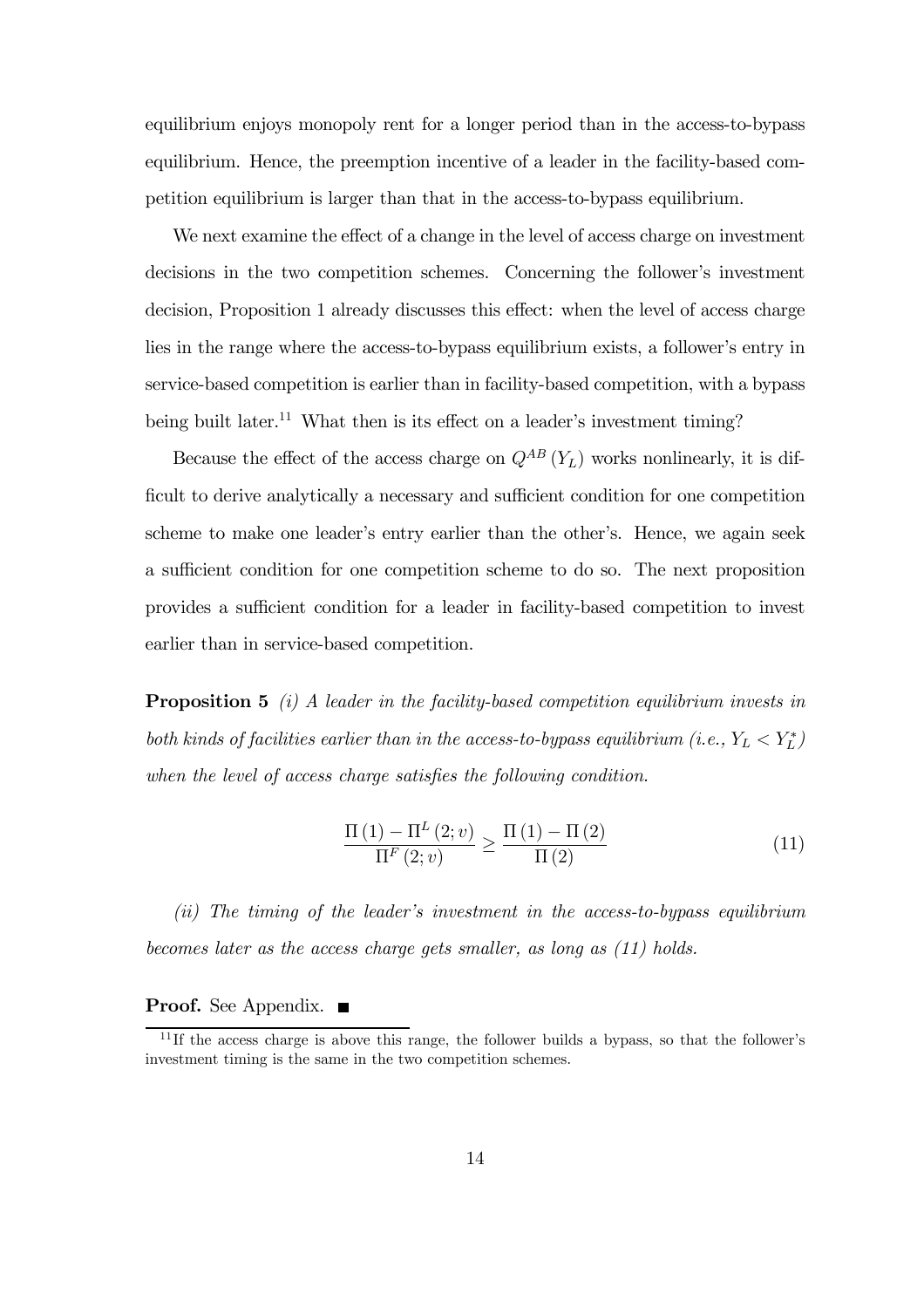The intuitive meaning of the condition (11) is as follows. The numerator on the left-hand side represents the profit or loss a leader incurs when the market structure changes from a monopoly to an access duopoly, while the denominator represents the profit a follower obtains in an access duopoly. Hence, the left-hand side is the relative cost a leader incurs from structural change in the market in the service-based competition scheme. The right-hand side has exactly the same meaning as in the case of facility-based competition. Therefore, condition (11) states that when the relative cost a leader incurs from structural change in a facility-based competition scheme is less than in service-based competition, the preemption effect is larger for the facility-based competition scheme.

Note that condition (11) also implies the range of monopoly rent  $\Pi(1)$  that induces a leader in facility-based competition to invest in both kinds of facilities earlier than one in the access-to-bypass equilibrium. In fact, rearranging (11) gives us the following.

$$
\Pi(1) \ge \frac{\Pi(2) \left( \Pi^{L}(2; v) - \Pi^{F}(2; v) \right)}{\Pi(2) - \Pi^{F}(2; v)}
$$
\n(12)

The difference between (12) and Proposition 4 is that (12) refers to the relationship between the monopoly rent and the level of access charge or the network externality, whereas Proposition 4 mentions only the degree of monopoly rent. The intuitive meaning of (12) is the same as Proposition 4.

So far, we provide only sufficient conditions for facility-based competition to cause a leader to invest earlier than in service-based competition. The following proposition, which highlights not only the monopoly rent but also the degree of uncertainty, gives a sufficient condition for service-based competition to cause a leader to invest earlier than facility-based competition.

**Proposition 6** If the monopoly rent is small such that  $\Pi(1) \leq \frac{\Pi^F(2; v)(I^p + I^n)}{I^p}$ , a leader in the access-to-bypass equilibrium invests earlier than a leader in the facility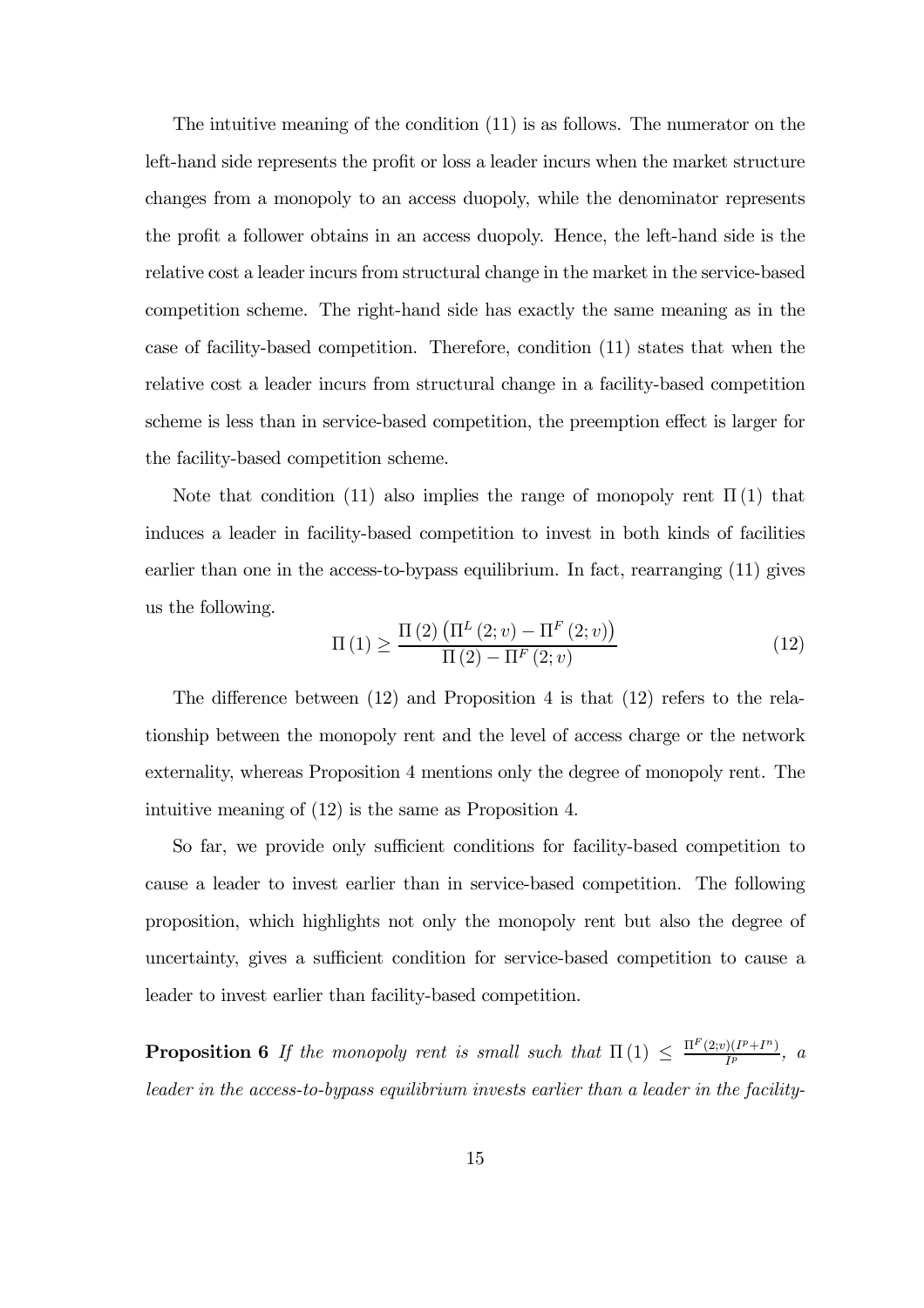based competition equilibrium (i.e.,  $Y_L^* < Y_L$ ) as  $\sigma$  approaches to zero.

#### **Proof.** See Appendix. ■

.

Proposition 6 states that when both monopoly rent and uncertainty are small, the preemption effect in the access-to-bypass equilibrium is stronger than in the facility-based competition equilibrium. This is explained as follows.

Remember that  $Y^{A*} < Y^B$ . (See Figure 3 again.) This implies that a leader in the facility-based competition equilibrium can earn a monopoly rent for a longer period than in the access-to-bypass equilibrium. According to Proposition 2, a decrease in  $\sigma$  makes  $Y^{A*}$  closer to  $Y^B$ . That is, the difference in the period in which the leader can earn the larger rent in the facility-based competition equilibrium than in the access-to-bypass equilibrium (i.e.,  $\Pi(1) > \Pi^L(2; v)$ ) becomes shorter as uncertainty is reduced.<sup>12</sup>

Moreover, for  $Y \in [Y^B, Y^{B*}]$ , the leader in the access-to-bypass equilibrium can obtain higher profit than in the facility-based competition equilibrium (i.e.,  $\Pi^L(2; v) > \Pi(2)$ , when the access-to-bypass equilibrium exists. The access profit can then compensate for the loss caused by a shorter period of monopoly rent in the access-to-bypass equilibrium where the monopoly rent is smaller. Therefore, a leader in the access-to-bypass equilibrium has a greater incentive to enter than a leader in the facility-based competition equilibrium, when both the monopoly rent and uncertainty are small.

 $12$  However, note that the effect of uncertainty on a leader's entry timing in a *given* competition scheme in our model is still ambiguous. This ambiguity stems from the conflict between the preemption effect and the real options effect. Because a follower enters later when uncertainty is higher, the incentive to become a leader becomes larger. This is because a leader can enjoy a monopoly rent for a longer period. Hence, the preemption motive is a countervailing force to the real options effect. This point is also illustrated by Mason and Weeds (2003). They demonstrate that if monopoly profits are large, an increase in uncertainty hastens the leader's entry.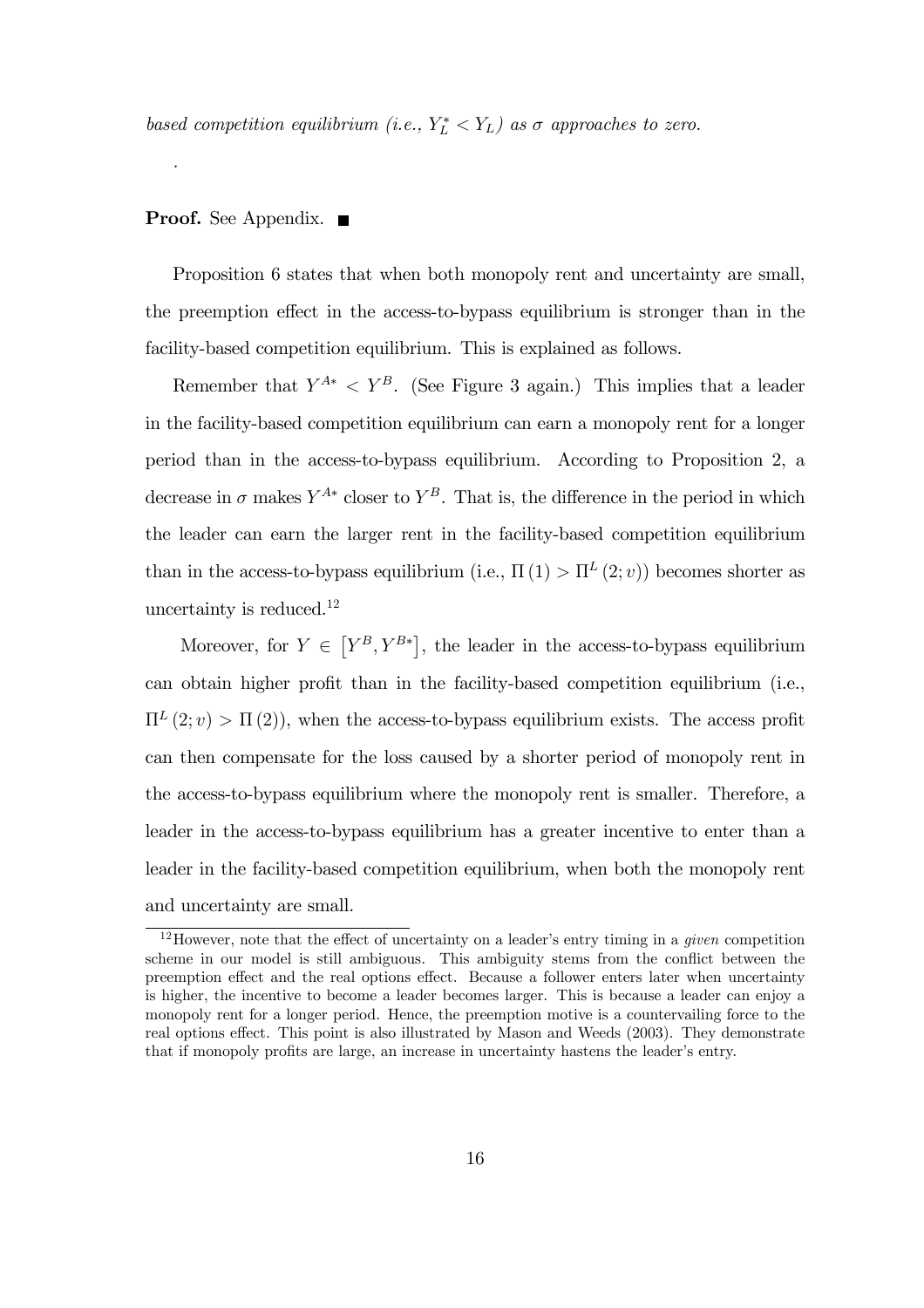# 5 Discussion

# 5.1 An investment game of firms with heterogeneous technology

So far we have assumed that there are two identical firms with the same production technology. In a real business environment, however, different firms may have different technologies. Hence, we extend our model to deal with the case where there are two firms with heterogeneous technology. In this section, we derive an accessto-bypass equilibrium where the cost of the network facility,  $I<sup>n</sup>$ , differs among the firms.

Let  $I_1^n$  and  $I_2^n$  denote the respective costs for firms 1 and 2. Without loss of generality, we assume that  $I_1^n$  is smaller than  $I_2^n$ . Furthermore,  $I_1^n$  is specified as  $I<sup>n</sup> - \epsilon$ , while  $I_2^n$  is specified as  $I<sup>n</sup> + \epsilon$  where  $\epsilon > 0$ . Under these assumptions, we can show the following proposition.

Proposition 7 Assume that there are two identical firms, save the cost of the network facility, and the investment game begins with a sufficiently low level of  $Y$ . In the access-to-bypass equilibrium,  $(i)$  a firm with a lower cost of the network facility does not construct a bypass later than a firm with a higher cost, *(ii)* the difference in the cost of the network facility does not matter for the timing of access by the entrant, and *(iii)* the firm with the lower cost enters the market earlier than one with a higher cost.

#### **Proof.** See Appendix  $\blacksquare$

If the investment game begins with a sufficiently low level of  $Y$ , firm 1 becomes a leader in service-based competition, while firm 2 becomes a follower. This suggests that firms with advanced technology or lower costs crowd out other firms and so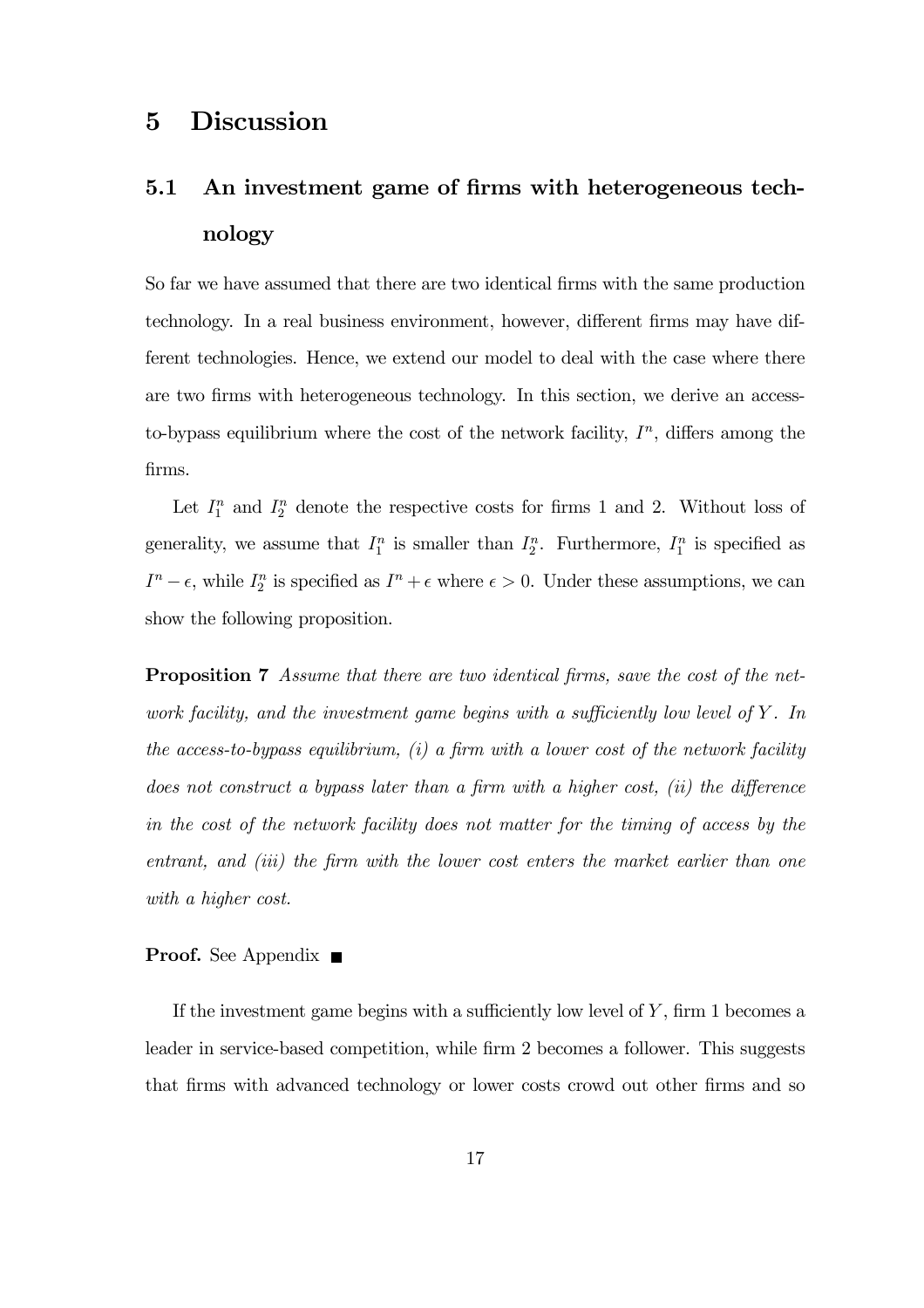enter the market as leaders. Moreover, the larger the  $\epsilon$ , implying a wider discrepancy in technology, the longer the expected period of monopoly and access duopoly.

The results of (i) and (iii) of Proposition 7 can apply to the facility-based competition equilibrium. Therefore, the heterogeneous technology would only identify the incumbent and the entrants but would not alter the implications obtained from Propositions 1 to  $6^{13}$ 

### 5.2 Policy implications

In the above analysis, we took the competition scheme and level of access charge as given, and examined the relationship between the choice of a competition scheme and the investment decisions of both the leader and the follower. Although all of the propositions derived above concern which particular competition scheme can achieve earlier investment timing, earlier timing is not necessarily better from a welfare viewpoint. In fact, it is difficult to determine which of the two competition schemes is better from a welfare viewpoint. This point is explained as follows.

Denoting the social surplus flow in the monopoly and in the (bypass) duopoly by  $SS(1)$  and  $SS(2)$  respectively, we can derive the socially optimal investment timing in our stochastic environment as follows:

$$
Y_L^{**} = \frac{\beta}{\beta - 1} \frac{r - \alpha}{SS(1)} \left( I^p + I^n \right), \text{ and } Y^{B**} = \frac{\beta}{\beta - 1} \frac{r - \alpha}{\Delta SS} \left( I^p + I^n \right), \tag{13}
$$

where  $\Delta SS \equiv SS(2) - SS(1)$ . Then, it is easy to verify that comparison of these socially optimal timings with the investment timings in the equilibrium of each competition scheme is difficult. The bottom line is that the comparison depends on various factors, including the shape of the inverse demand function, the invest-

<sup>&</sup>lt;sup>13</sup> Another possible heterogeneity is profitability. As both the stochastic and nonstochastic parts of a firms' profit flow can differ between firms, a firm with higher profits would be the incumbent while one with lower profits would be the entrant.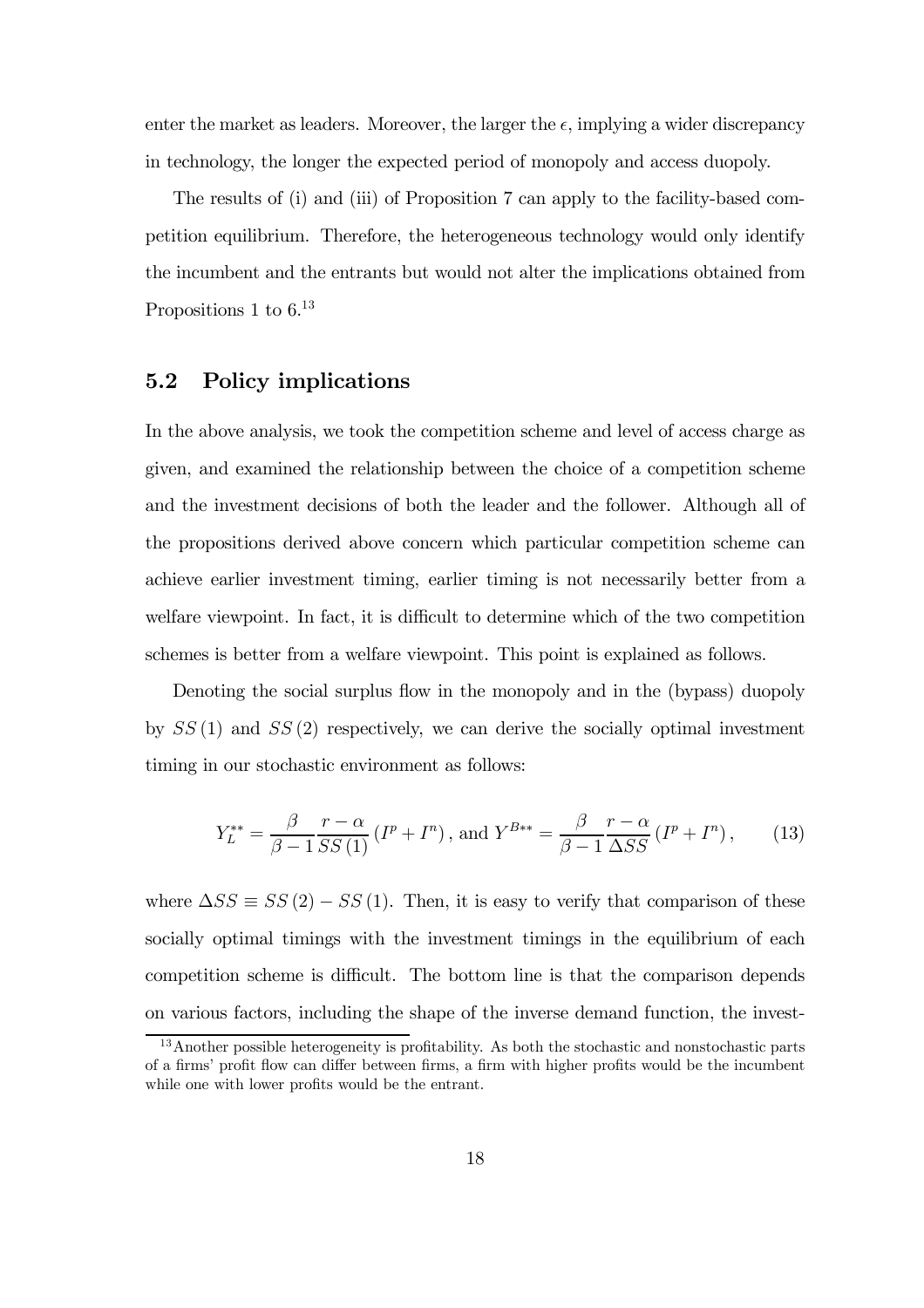ment costs of the production and network facilities, the preemption incentive, and the parameters of (1) that define the geometric Brownian motion. This reasoning also works when we try to compare the two competition schemes from a welfare viewpoint.

Nevertheless, we can obtain some policy implications for the choice of competition scheme. According to Proposition 1, a follower under service-based competition is more proactive in entering a market than under facility-based competition, because it need not incur the large sunk costs of building its own network. In this respect, service-based competition realizes a competitive environment in the product market earlier than facility-based competition. This, in turn, contributes to the enhancement of social welfare.<sup>14</sup> This is consistent with a crucial aspect of servicebased competition that has been pointed out in the literature. That is, a competitive environment can be achieved earlier under service-based competition because of nonduplication in the network investment's sunk cost.15 In fact, this provided a partial rationale for the unbundling provisions of the 1996 Telecommunications Act.

However, service-based competition simultaneously entails the late construction of a bypass. This implies the later introduction of a positive externality generated by the prevalence of infrastructure. Because consumers also obtain benefit from the positive externality, service-based competition may be harmful. In sum, service-based competition includes benefits and costs from a welfare viewpoint when focusing on the follower's entry. Note also that the magnitude of the benefits and costs becomes larger as uncertainty increases (Proposition 2).

On the other hand, according to Propositions 4 and 5, service-based competition

<sup>&</sup>lt;sup>14</sup>One may speculate whether a *follower's* entry timing can be too early from a welfare perspective. Because a firm's incentive to enter a market depends only on the profit motive, the possibility of a follower's entry timing being too early appears to be low.

<sup>&</sup>lt;sup>15</sup>When an entrant captures some customers by already providing a different service other than a new service, service-based competition may immediately achieve a competitive environment in the new service market. This idea is related to the existence of consumers' switching costs with multiple markets. Although our analysis can include this idea by changing a firm's profit flow in the case of service-based competition, the main qualitative results would be unchanged.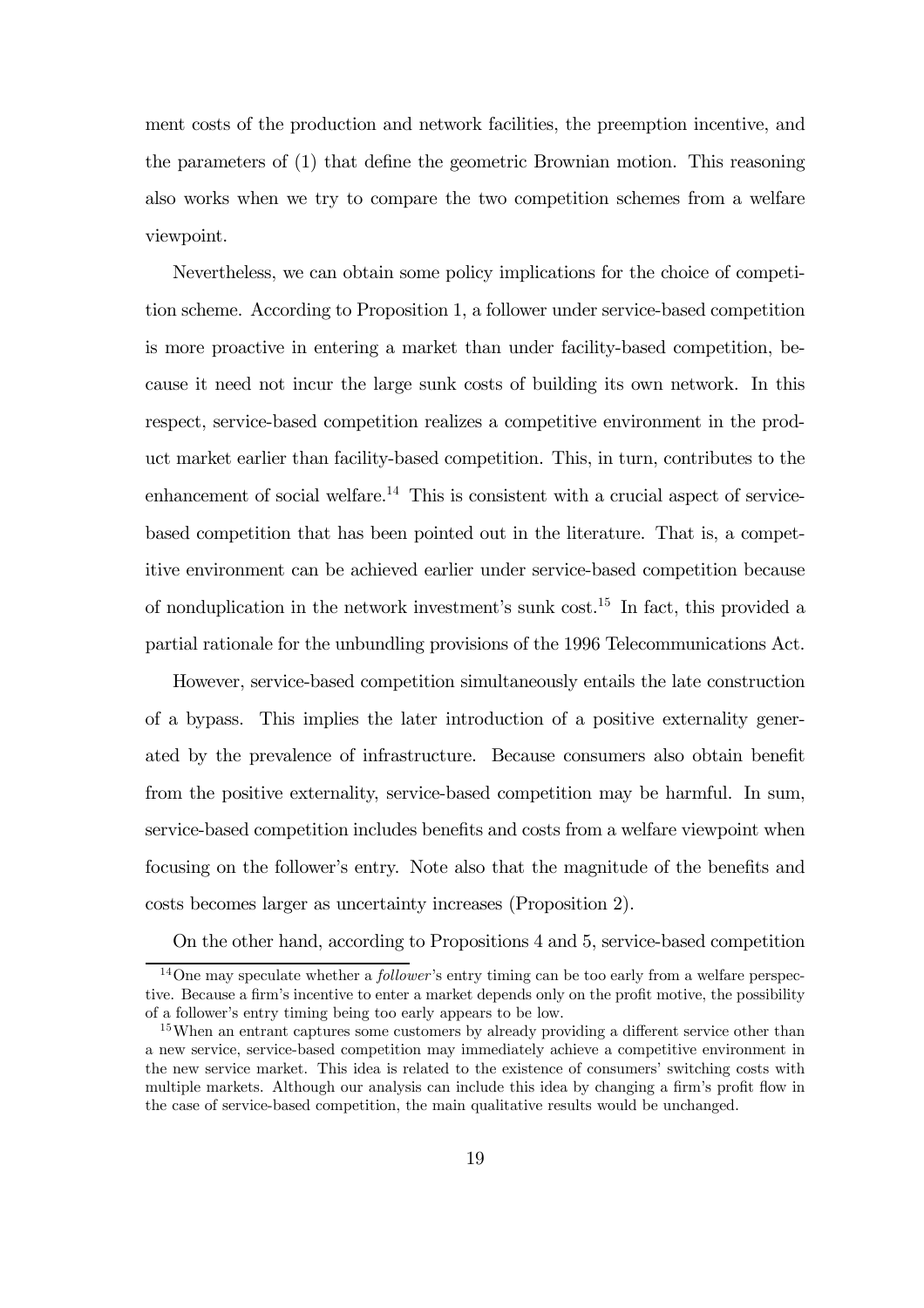may deter the initial construction of network infrastructure, which depends on the environment surrounding firms. Therefore, we cannot confirm whether service-based competition enhances social welfare in regard to a leader's entry.

In reality, the negative effect of service-based competition on social welfare already appears to be recognized, particularly in telecommunications. For example, it has been argued that the U.S. is not necessarily a well-developed country in the field of broadband networks such as fiber optics. Several aspects of the regulatory regime in the 1996 Telecommunications Act, such as asymmetric regulation between cable TV companies and incumbent local exchange companies (ILEC), have already been considered as elements that deter investment in broadband networks.<sup>16</sup> We can give another explanation for this phenomenon by applying our analytical results. According to our analysis, this is because the monopoly rent has been large in the US telecommunication industry. In fact, because cable TV networks were prevalent in the US broadband market, the advantage of the leader introducing a fiber optic cable network with a higher-speed internet service would be large. In addition, the demand for broadband services has not been readily estimated (i.e., its demand is uncertain), because wireless and the Internet have changed the way people communicate. Hence, in that situation, facility-based competition has been superior to service-based competition in terms of the early investment in new infrastructure. As a result, in 2003, the Federal Communications Commission (FCC) adopted new rules regarding the network unbundling obligations of incumbent local phone carriers, with the aim of providing incentives for the carriers to invest in broadband (i.e., the change in the competition scheme toward facility-based competition).

<sup>&</sup>lt;sup>16</sup>See Crandall and Alleman (2003) for details of the policy debate on the development of US broadband networks.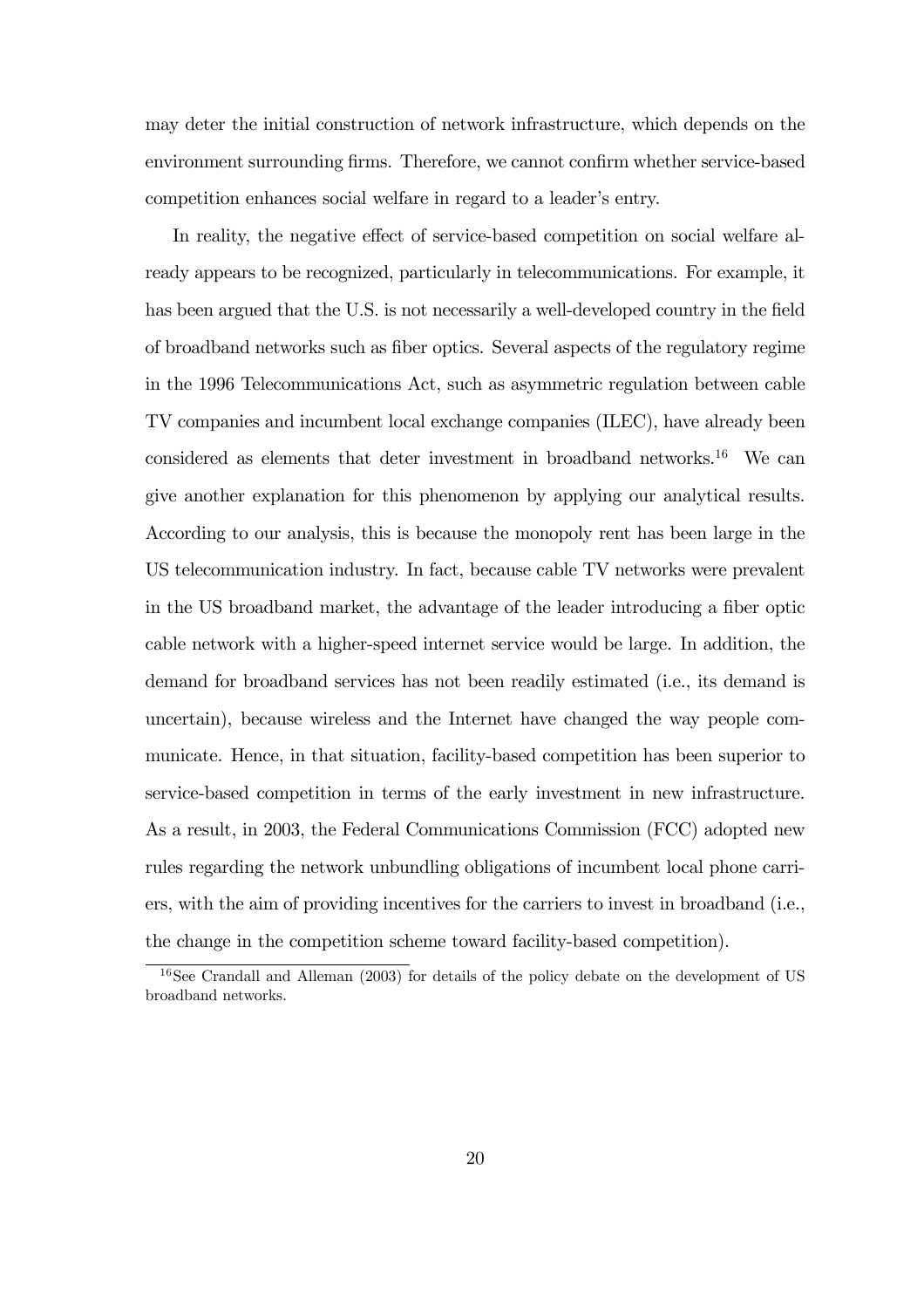# 6 Concluding remarks

This paper compared two specific types of competition schemes (i.e. service-based competition and facility-based competition) by focusing on a firm's incentive to invest in network infrastructure. To address this issue, we employed a real options approach, because the uncertainty and irreversibility of investment are influential factors when considering investment problems.

The analysis showed that service-based competition makes the construction of a bypass, by either an entrant or a follower, later than facility-based competition so long as an entrant accesses an incumbent's network in service-based competition. We then examined the leader's (i.e., the first entrant) incentive to invest in network infrastructure. In particular, we showed that when monopoly rent is large, facilitybased competition means that the introduction of a new type of infrastructure is made earlier than in service-based competition. In addition, we clarified the conditions concerning the level of access charge where facility-based competition provides for the introduction of a new type of infrastructure earlier than under service-based competition. On the other hand, when both the monopoly rent and the degree of uncertainty are small, service-based competition means that the introduction of a new type of infrastructure is made earlier than under facility-based competition. These findings indicated the relationship between the timing of the building of infrastructure and the degree of competitiveness in product markets. We also discussed other policy implications of the analytical results.

# Appendix

Proof of Proposition 1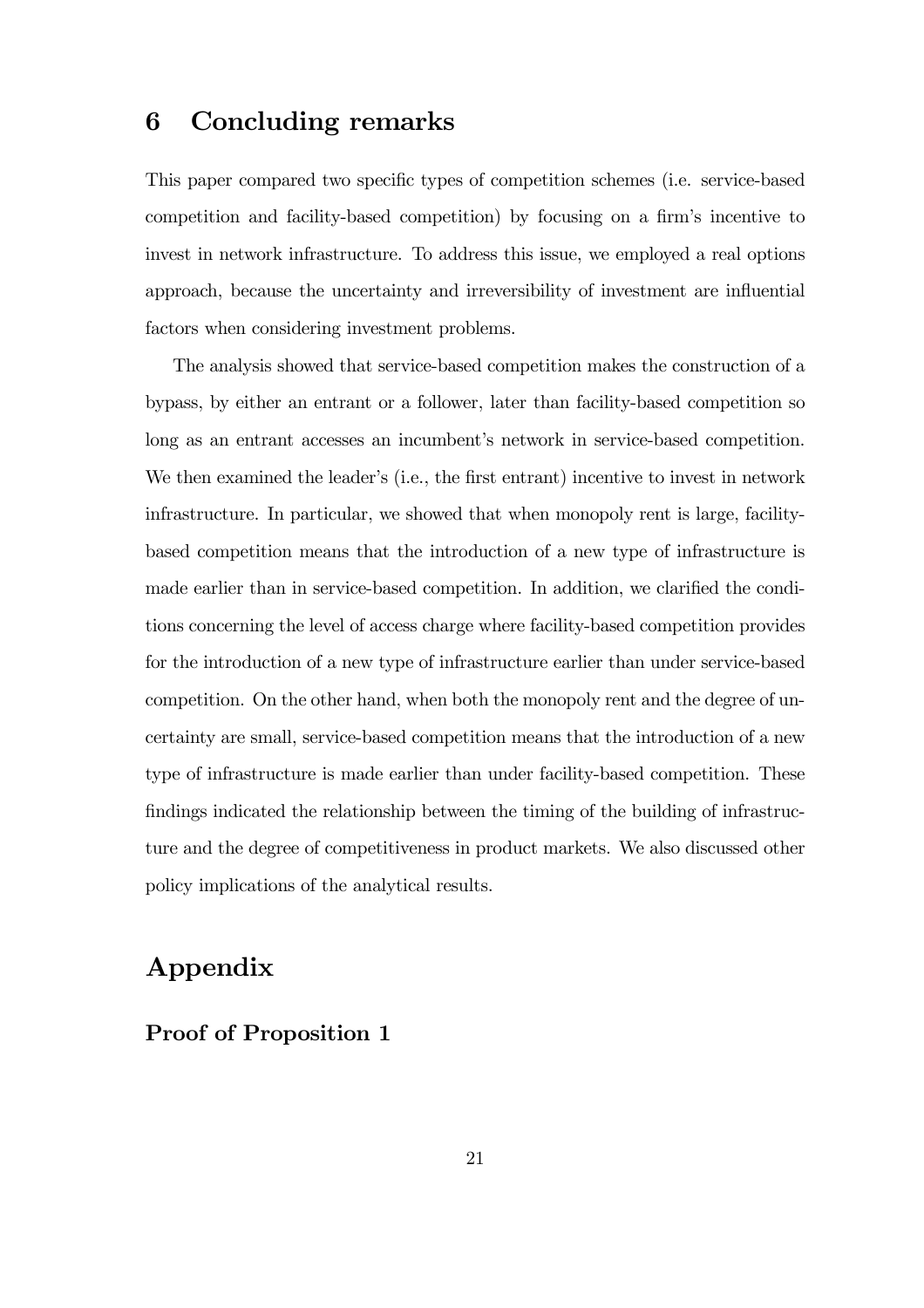(i) In the access-to-bypass equilibrium, the relationship that  $Y^{A*} < Y^{B*}$  holds. We show that  $Y^{A*} < Y^B$  if and only if  $Y^{A*} < Y^{B*}$ . This is because:

$$
Y^{A*} \equiv \frac{\beta}{\beta - 1} \frac{r - \alpha}{\Pi^F(2; v)} I^p < \frac{\beta}{\beta - 1} \frac{r - \alpha}{\Delta \Pi(2; v)} I^n \equiv Y^{B*}
$$
\n
$$
\Leftrightarrow \left( \Pi(2) - \Pi^F(2; v) \right) I^p < \Pi^F(2; v) I^n
$$
\n
$$
\Leftrightarrow Y^{A*} \equiv \frac{\beta}{\beta - 1} \frac{r - \alpha}{\Pi^F(2; v)} I^p < \frac{\beta}{\beta - 1} \frac{r - \alpha}{\Pi(2)} (I^p + I^n) \equiv Y^B.
$$

(ii) Similarly, it is easy to show that  $Y^B \n\lt Y^{B*}$  if and only if  $Y^{A*} \n\lt Y^{B*}$ . In fact:

$$
Y^{A*} \equiv \frac{\beta}{\beta - 1} \frac{r - \alpha}{\Pi^F(2; v)} I^p < \frac{\beta}{\beta - 1} \frac{r - \alpha}{\Delta \Pi(2; v)} I^n \equiv Y^{B*}
$$
\n
$$
\Leftrightarrow \left( \Pi(2) - \Pi^F(2; v) \right) I^p < \Pi^F(2; v) I^n
$$
\n
$$
\Leftrightarrow Y^B \equiv \frac{\beta}{\beta - 1} \frac{r - \alpha}{\Pi(2)} \left( I^p + I^n \right) < \frac{\beta}{\beta - 1} \frac{r - \alpha}{\Delta \Pi(2; v)} I^n \equiv Y^{B*}.
$$

Therefore, we have  $Y^B < Y^{B*}$ .  $\blacksquare$ 

## Proof of Proposition 4

Substituting (9) and (10) for  $\forall Y \in (0, Y^{A*})$  into  $Q^{AB}(Y) \equiv V_L^{AB}(Y) - V_F^{AB}(Y)$ and rearranging it, we have:

$$
Q^{AB}(Y) = \frac{Y\Pi(1)}{r-\alpha} - (I^p + I^n)
$$
  
+ 
$$
\left(\frac{Y}{Y^{A*}}\right)^{\beta} \left\{ I^p + \frac{Y^{A*}\Pi^{LF}(2; v)}{r-\alpha} - \frac{Y^{A*}\Pi(1)}{r-\alpha} \right\}
$$
  
+ 
$$
\left(\frac{Y}{Y^{B*}}\right)^{\beta} \left\{ I^n - \frac{Y^{B*}\Pi^{LF}(2; v)}{r-\alpha} \right\}.
$$
 (14)

To prove the proposition, we check the sign of  $Q^{AB}(Y_L)$  where  $Y_L$  is the trigger point of the leader under facility-based competition equilibrium.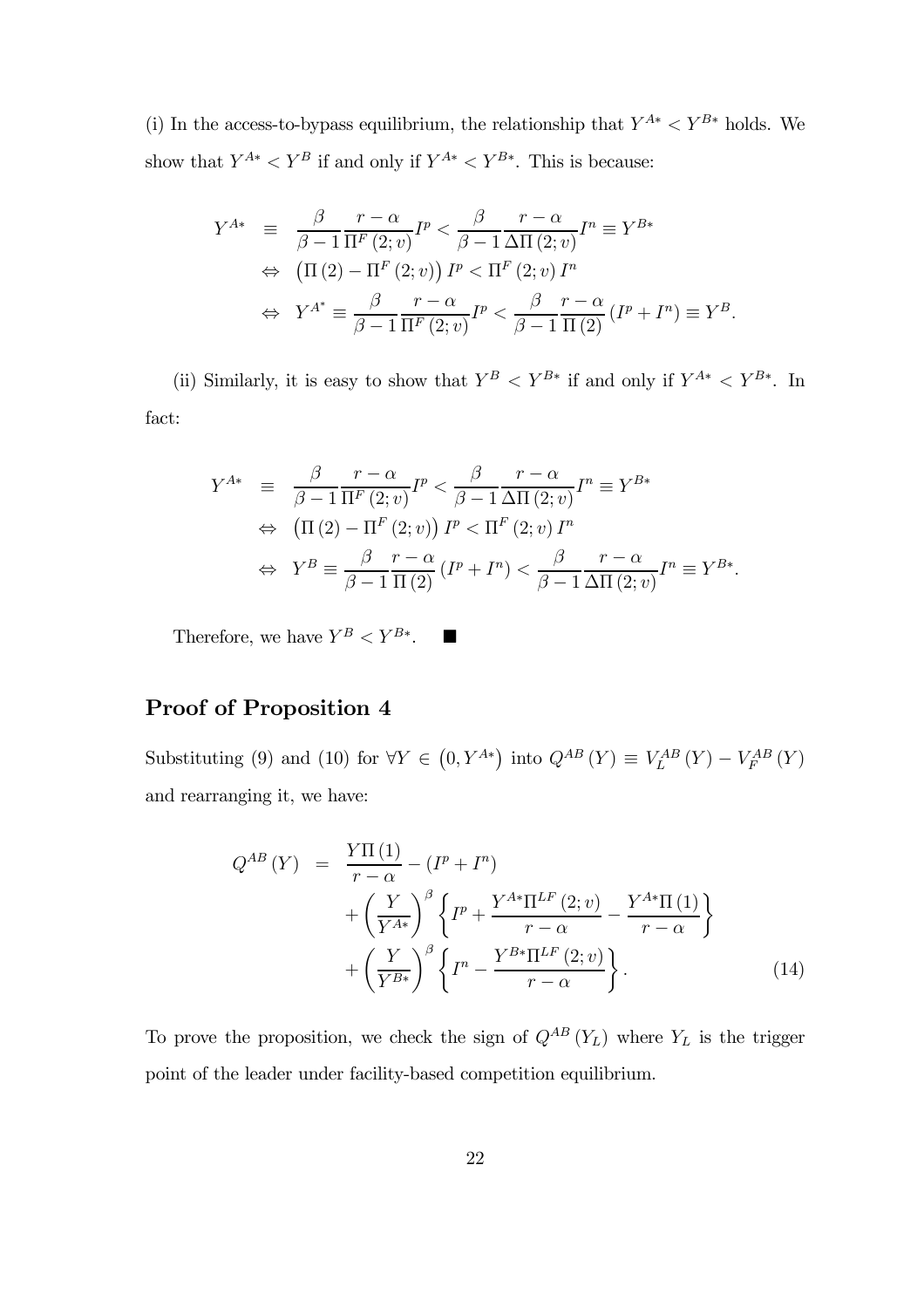Note that  $Y_L$  is characterized by  $V_L^B(Y_L) = V_F^B(Y_L)$ , so that we have:

$$
\frac{Y_L \Pi\left(1\right)}{r - \alpha} \left[1 - \left(\frac{Y_L}{Y^B}\right)^{\beta - 1}\right] + \left(\frac{Y_L}{Y^B}\right)^{\beta} \frac{Y^B \Pi\left(2\right)}{r - \alpha} - \left(I^p + I^n\right)
$$
\n
$$
= \left(\frac{Y_L}{Y^B}\right)^{\beta_1} \left[\frac{Y^B \Pi\left(2\right)}{r - \alpha} - \left(I^p + I^n\right)\right],
$$

or:

$$
\frac{Y_L \Pi\left(1\right)}{r-\alpha} - \left(I^p + I^n\right) = \left(\frac{Y_L}{Y^B}\right)^{\beta} \left[\frac{Y^B \Pi\left(1\right)}{r-\alpha} - \left(I^p + I^n\right)\right].\tag{15}
$$

Substituting (15) into  $Q^{AB}$  (Y<sub>L</sub>) gives:

$$
Q^{AB}\left(Y_L\right) = \left(Y_L\right)^{\beta} \chi\left(\mathbf{x}\right),
$$

where:

$$
\chi(\mathbf{x}) \equiv (Y^B)^{-\beta} \left[ \frac{Y^B \Pi(1)}{r - \alpha} - (I^p + I^n) \right] \n+ (Y^{A*})^{-\beta} \left[ I^p + \frac{Y^{A*} \Pi^{LF}(2; v)}{r - \alpha} - \frac{Y^{A*} \Pi(1)}{r - \alpha} \right] \n+ (Y^{B*})^{-\beta} \left[ I^n - \frac{Y^{B*} \Pi^{LF}(2; v)}{r - \alpha} \right],
$$
\n(16)

and  $\mathbf{x} \equiv (v, \Pi(1), \Pi(2), I^p, I^n).$ 

Hence,  $Q^{AB}(Y_L)$  < 0 if  $\chi(\mathbf{x})$  < 0. Note that the terms in the bracket of the third term of (16) are negative under the condition of (8). Hence,  $\chi(\mathbf{x}) < 0$  if:

$$
\left(Y^{B}\right)^{-\beta}\left[\frac{Y^{B}\Pi\left(1\right)}{r-\alpha}-\left(I^{P}+I^{n}\right)\right]+\left(Y^{A*}\right)^{-\beta}\left[I^{P}+\frac{Y^{A*}\Pi^{LF}\left(2;v\right)}{r-\alpha}-\frac{Y^{A*}\Pi\left(1\right)}{r-\alpha}\right]<0,
$$
\n(17)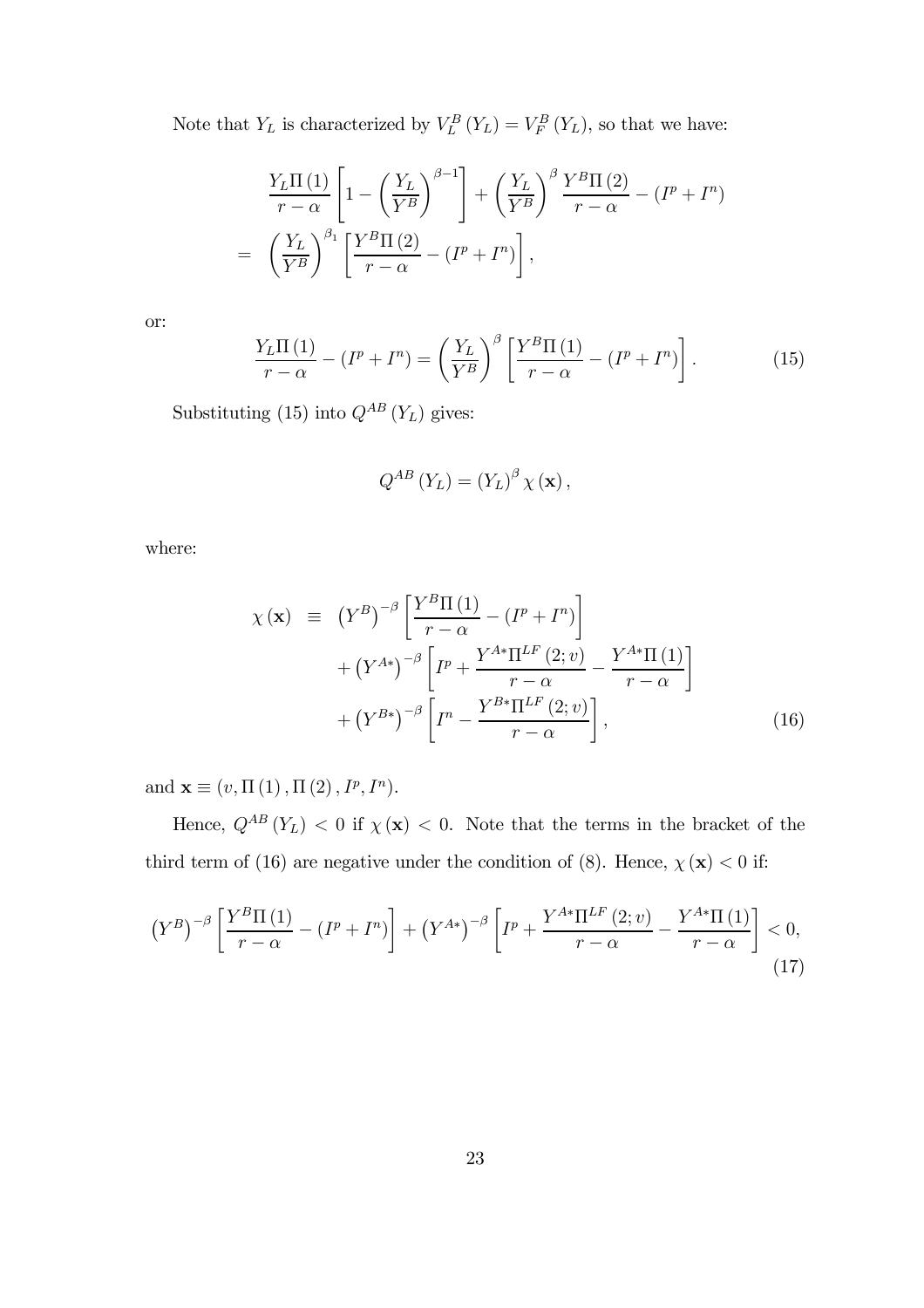$$
(Y^{B})^{-\beta} (I^{p} + I^{n}) \left[ \frac{\beta}{\beta - 1} \frac{\Pi(1)}{\Pi(2)} - 1 \right] + (Y^{A*})^{-\beta} I^{p} \left[ 1 + \frac{\beta}{\beta - 1} \frac{\Pi^{LF}(2; v)}{\Pi^{F}(2; v)} - \frac{\beta}{\beta - 1} \frac{\Pi(1)}{\Pi^{F}(2; v)} \right] < 0.
$$
 (18)

We will show (18) holds if  $\Pi(1)$  is sufficiently large.

Define  $\Gamma[\Pi(1)] \equiv [m\Pi(1) - l] / [j\Pi(1) - k]$  where  $m \equiv \frac{\beta}{\beta - 1}$  $\frac{I^p}{\Pi^F(2;v)}, l \equiv I^p +$ β  $_{\beta-1}$  $\frac{\Pi^{LF}(2; v)}{\Pi^{F}(2; v)}, j \equiv \frac{\beta}{\beta - 1}$  $\frac{I^p+I^n}{\Pi(2)}$ , and  $k \equiv (I^p+I^n)$ . Note that (8) ensures  $j \geq m$  as long as the access-to-bypass equilibrium exists. In addition,  $l > k$  holds if (8) holds. Hence:

$$
\frac{d\Gamma\left[\Pi\left(1\right)\right]}{d\Pi\left(1\right)} = \frac{j l - k m}{\left[j \Pi\left(1\right) - k\right]^2} > 0. \tag{19}
$$

Equation (19) shows that Γ [Π (1)] is an increasing function of Π (1) and that Γ [Π (1)] monotonically converges to  $m/j$  as  $\Pi(1)$  goes to infinity.

Let us compare  $(Y^{A*}/Y^B)^{\beta}$  with  $\Gamma[\Pi(1)]$ . Because  $Y^{A*}/Y^B = m/j < 1$  and  $\beta > 1$ , there exists a threshold of  $\Pi(1)$  above which  $(m/j)^{\beta} < \Gamma[\Pi(1)]$  or:

$$
\left(\frac{Y^{A*}}{Y^B}\right)^{\beta} < \frac{m\Pi\left(1\right) - l}{j\Pi\left(1\right) - k}.\tag{20}
$$

Because  $\Pi(1) > \Pi(2)$ , we have  $j\Pi(1) - k > 0$ . Hence, rearranging (20) gives (18). That is, if  $\Pi(1)$  is sufficiently large, a leader enters earlier in the facility-based competition equilibrium than in the access-to-bypass equilibrium.  $\blacksquare$ 

### Proof of Proposition 5

Substituting  $Y_L$  into Y in (19) and using  $I^p = (\beta/(\beta - 1)) (\Pi^F(2; v)/(r - \alpha)) Y^{A*}$ and  $I^{n} = (\beta/(\beta - 1)) \times (\Delta \Pi(2; v)/(r - \alpha)) Y^{B*}$ ,  $Q^{AB}(Y_L)$  is rewritten as follows:

$$
Q^{AB}\left(Y_L\right) = \frac{Y_L \Pi\left(1\right)}{r - \alpha} - \left(I^p + I^n\right) - \left(Y_L\right)^\beta \left[B_F + B_L\right],
$$

or: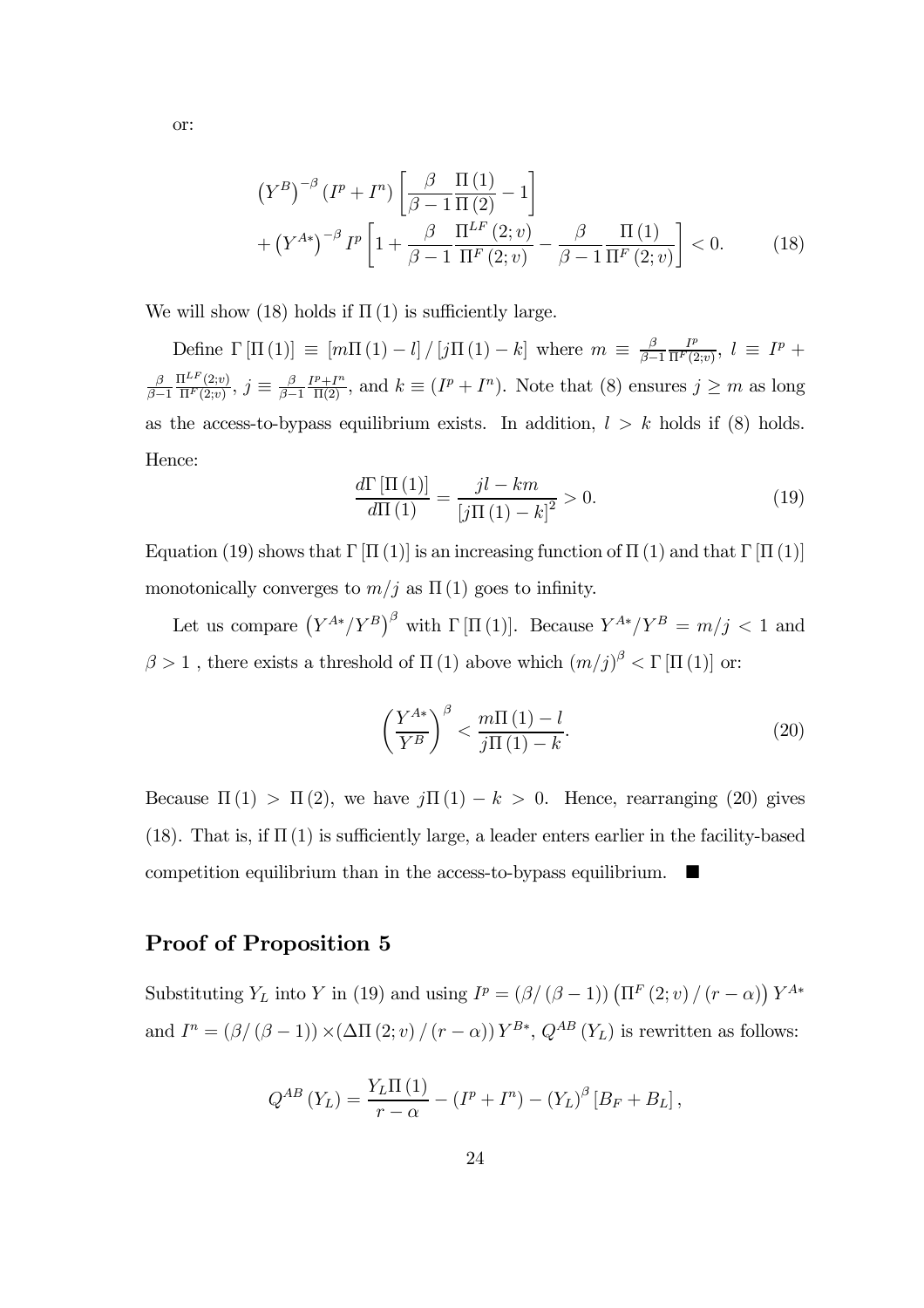where  $B_F \equiv \frac{1}{\beta(r-\alpha)}$  $\left[\Pi^F(2; v) (Y^{A*})^{1-\beta} + \Delta \Pi(2; v) (Y^{B*})^{1-\beta}\right],$ and  $B_L \equiv \frac{1}{(r-\alpha)}$  $\left[\left(\Pi\left(1\right)-\Pi^L\left(2; v\right)\right)\left(Y^{A*}\right)^{1-\beta}+\left(\Pi^L\left(2; v\right)-\Pi\left(2\right)\right)\left(Y^{B*}\right)^{1-\beta}\right].$  Differentiating  $Q^{AB}$  ( $Y_L$ ) with respect to v gives:

$$
\frac{\partial Q^{AB} (Y_L)}{\partial v} = - (Y_L)^{\beta} \frac{\partial [B_F + B_L]}{\partial v}.
$$

To prove (i) and (ii) of the proposition, we firstly show that, under condition (11),  $Q^{AB}$  (Y<sub>L</sub>) is a monotone increasing function of v. Then we show that, at the upper limit of  $v$  that guarantees the existence of the access-to-bypass equilibrium,  $Q^{AB}\left( Y_{L}\right) =0. \label{eq:QAB}$ 

In fact, we have:

$$
\frac{\partial B_F}{\partial v} = \frac{\beta}{\beta - 1} \frac{\partial \Pi^F (2; v)}{\partial v} \left[ \left( Y^{A*} \right)^{-\beta} \frac{I^p}{\Pi^F (2; v)} - \left( Y^{B*} \right)^{-\beta} \frac{I^n}{\Delta \Pi (2; v)} \right],\tag{21}
$$

$$
\frac{\partial B_L}{\partial v} = \frac{-1}{r - \alpha} \frac{\partial \Pi^L (2; v)}{\partial v} \left[ \left( Y^{A*} \right)^{1-\beta} - \left( Y^{B*} \right)^{1-\beta} \right] + \beta \frac{\partial \Pi^F (2; v)}{\partial v} \times \left[ \left( Y^{A*} \right)^{-\beta} \frac{\left( \Pi (1) - \Pi^L (2; v) \right) I^p}{\left( \Pi^F (2; v) \right)^2} - \left( Y^{B*} \right)^{-\beta} \frac{\left( \Pi^L (2; v) - \Pi (2) \right) I^n}{\left( \Delta \Pi (2; v) \right)^2} \right] (22)
$$

Because  $Y^{A*}/Y^{B*} = \Delta \Pi(2; v) I^p / \Pi^F(2; v) I^n(< 1)$ , both the square bracket of (21) and the one in the first term of (22) are positive. Hence, a sufficient condition for  $\partial \left[ B_F + B_L \right] / \partial v < 0$  is:

$$
\left(Y^{A*}\right)^{-\beta} \frac{\left(\Pi\left(1\right) - \Pi^L\left(2; v\right)\right) I^p}{\left(\Pi^F\left(2; v\right)\right)^2} \ge \left(Y^{B*}\right)^{-\beta} \frac{\left(\Pi^L\left(2; v\right) - \Pi\left(2\right)\right) I^n}{\left(\Delta\Pi\left(2; v\right)\right)^2}.\tag{23}
$$

 $\text{Because } (Y^{A*})^{-\beta}\frac{I^p}{\Pi^F(2;v)} > (Y^{B*})^{-\beta}\frac{I^n}{\Delta\Pi(2;v)}, \text{ the sufficient condition for } \partial \left[B_F + B_L\right]/\partial v < 0$ 0 or  $\partial Q^{AB}(Y_L)/\partial v > 0$  is:

$$
\frac{\Pi\left(1\right) - \Pi^{L}\left(2; v\right)}{\Pi^{F}\left(2; v\right)} \geq \frac{\Pi^{L}\left(2; v\right) - \Pi\left(2\right)}{\Delta \Pi\left(2; v\right)}.\tag{24}
$$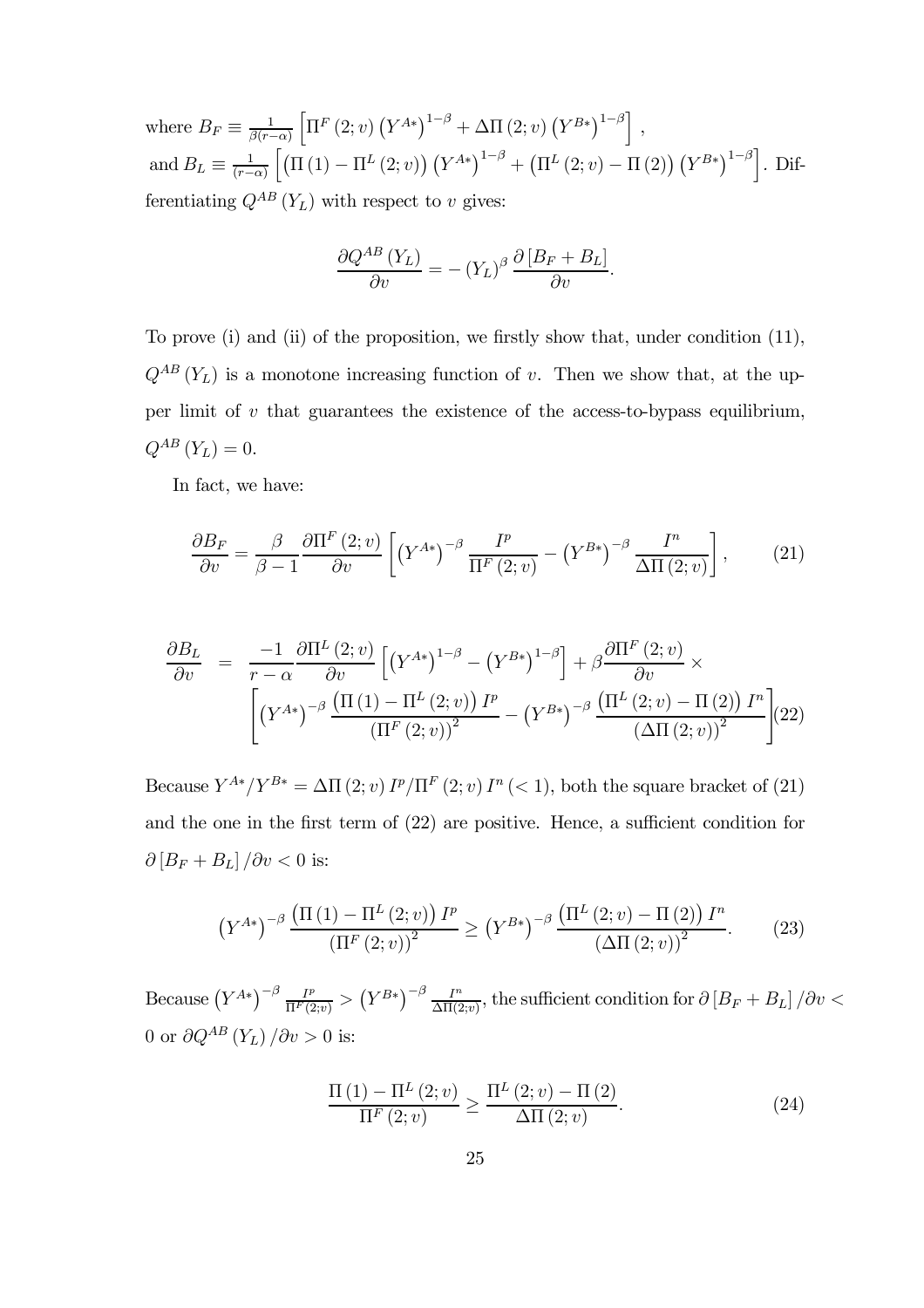Rearranging it, we have

$$
\frac{\Pi\left(1\right) - \Pi^{L}\left(2; v\right)}{\Pi^{F}\left(2; v\right)} \geq \frac{\Pi\left(1\right) - \Pi\left(2\right)}{\Pi\left(2\right)},
$$

which is the condition of  $(11)$ .

Next, let us examine the upper limit,  $\overline{v}$ , of the access charge that guarantees the existence of the access-to-bypass equilibrium. It is apparent that (8) defines  $\overline{v}$ . That is,  $\Pi(2) = \left(1 + \frac{I^p}{I^n}\right) \Pi^F(2; \overline{v})$ . It is then easy to check that  $Q^{AB}(Y_L) = 0$  at  $\overline{v}$ .

Hence, for  $v \leq \overline{v}$ ,  $Q^{AB}(Y_L) < 0$ . This means that, under condition (11), a leader in the facility-based competition equilibrium enters earlier than the one in the access-to-bypass equilibrium.

### Proof of Proposition 6

Let us rewrite  $Q^{AB}(Y_L)$  as follows:

$$
Q^{AB}\left(Y_L\right) = \left(\frac{Y^L}{Y^{A*}}\right)^{\beta} \widetilde{\chi}\left(\mathbf{x}\right),\,
$$

where  $\tilde{\chi}(\mathbf{x}) \equiv (Y^{A*})^{\beta} \chi(\mathbf{x})$  and  $\chi(\mathbf{x})$  is defined in the proof of Proposition 3.

Using  $Q^{AB} (Y^{A*}) = \frac{Y^{A*} \Pi^{LF}(2; v)}{r - \alpha} - I^{n} + \left(\frac{Y^{A*}}{Y^{B*}}\right)$  $\overline{Y^{B*}}$  $\int^{\beta} I^{n} \left[1 - \frac{\beta}{\beta - 1} \right]$  $\Pi^{LF}(2; v)$  $Δ\Pi(2; v)$  $\Big], \ \widetilde{\chi}(\mathbf{x}) \ \text{is}$ rewritten as:

$$
\widetilde{\chi}(\mathbf{x}) = \left(\frac{Y^{A*}}{Y^B}\right)^{\beta} (I^p + I^n) \left[\frac{\beta}{\beta - 1} \frac{\Pi(1)}{\Pi(2)} - 1\right] \n+ I^p \left[1 - \frac{\beta}{\beta - 1} \frac{\Pi(1)}{\Pi^F(2; v)}\right] + I^n + Q^{AB} (Y^{A*}) \n= (I^p + I^n) \left[ (1 - N^{\beta}) - \frac{\beta}{\beta - 1} \frac{\Pi(1)}{\Pi(2)} N \left(1 - N^{\beta - 1}\right) \right] + Q^{AB} (Y^{A*}) , (25)
$$

where  $N \equiv \frac{\Pi(2)I^p}{\Pi^F(2;v)(I^p)}$  $\Pi^{F}(2; v)(I^{p}+I^{n})$  $\left( = \frac{Y^{A*}}{Y^B} \right)$  $\Big)$  < 1. Let us denote the bracket part of the first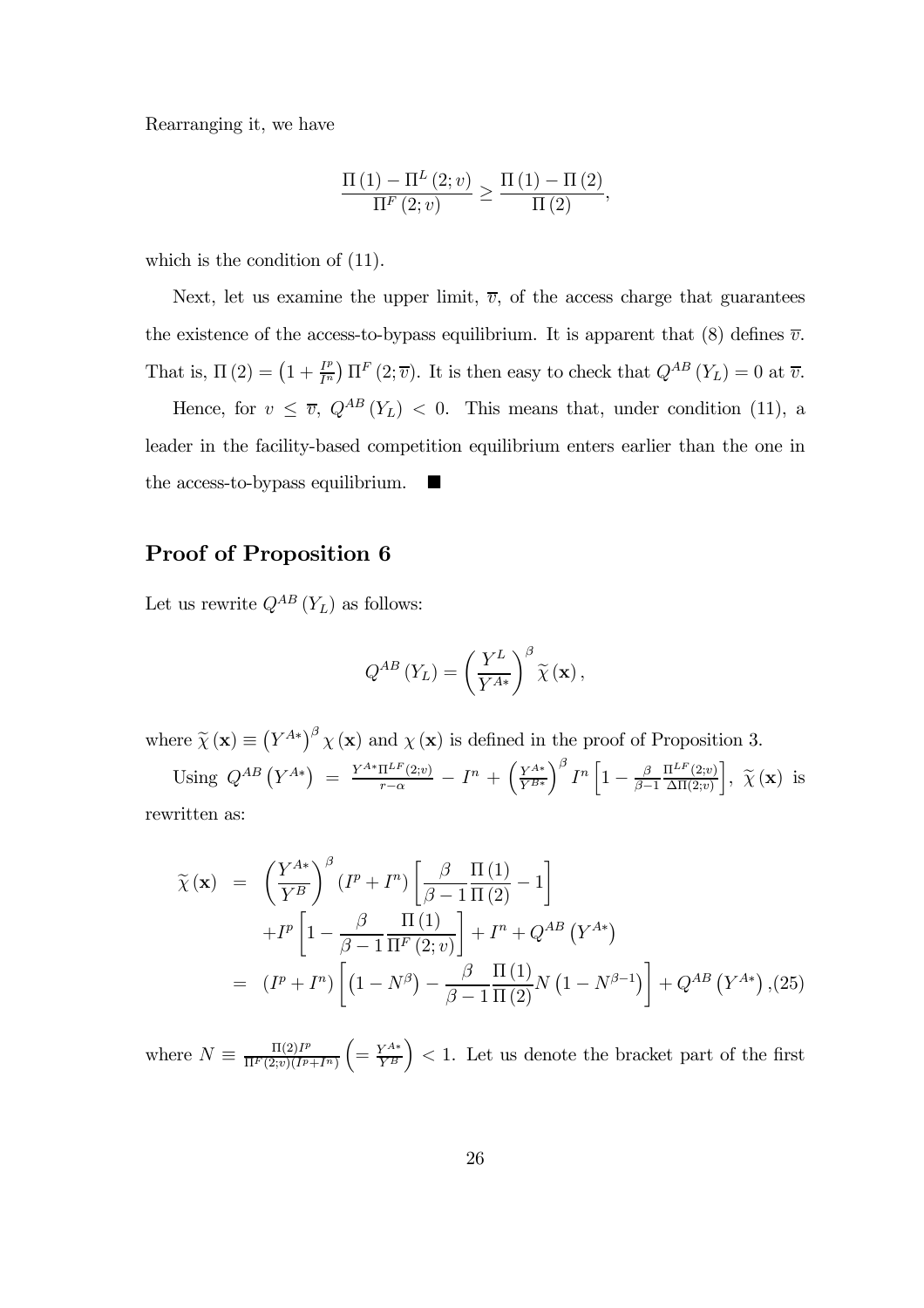term of (25) by  $\Omega (N, \beta)$ :

$$
\Omega\left(N,\beta\right) \equiv \left(1 - N^{\beta}\right) - \frac{\beta}{\beta - 1} \frac{\Pi\left(1\right)}{\Pi\left(2\right)} N\left(1 - N^{\beta - 1}\right).
$$

Because  $Q^{AB}(Y^{A*}) > 0$ , a sufficient condition for  $\tilde{\chi}(\mathbf{x}) > 0$  is  $\Omega(N, \beta) > 0$ . Then, as  $\beta \to \infty$ ,  $\Omega(N, \beta) \to 1 - \frac{\Pi^F(2; v)(I^p + I^n)}{\Pi(1)I^p}$ .<sup>17</sup> Therefore, when  $\Pi(1) \leq \frac{\Pi^F(2; v)(I^p + I^n)}{I^p}$ ,  $\Omega(N,\beta) > 0$  as  $\beta \to \infty$  or  $\sigma \to 0$ .

### Proof of Proposition 7

(i) A trigger point where firm 1 builds a bypass is represented by  $Y_1^{B*}$ , and the one for firm 2 is represented by  $Y_2^{B*}$ . It is easy to verify that  $Y_1^{B*} < Y_2^{B*}$  because  $I_1^n < I_2^n$ .

(ii) A trigger point at which an entrant accesses the incumbent's network facility for both firms remains as  $Y^{A*}$ . This is obvious, because  $Y^{A*}$  does not depend on the cost of the network facility.

(iii) We show that  $Y_{L1}^* < Y_{L2}^*$  where  $Y_{L1}^*$  is a trigger point at which firm 1 enters the market as a leader, and  $Y_{L2}^*$  is the one for firm 2. Firm 1 is assumed to enter the market as a leader at which  $Y = Y_{L1}^*$  is defined by  $V_F^{AB} (Y_{L1}^*) = V_L^{AB} (Y_{L1}^*),$  or:

$$
B_F (Y_{L1}^*)^{\beta} = \frac{\Pi (1)}{r - \alpha} Y_{L1}^* - B_L (Y_{L1}^*)^{\beta} - (I^p + I^n - \varepsilon), \qquad (26)
$$

where  $B_F \equiv \frac{\Pi^F(2;v)}{\beta(r-\alpha)}$  $\beta(r-\alpha)$  $(Y^{A*})^{1-\beta} + \frac{\Delta\Pi(2;v)}{\beta(r-\alpha)}$  $(Y_2^{B*})^{1-\beta}$  and  $B_L \equiv \frac{\Pi(1) - \Pi^F(2; v)}{r - \alpha}$  $r-\alpha$  $(Y^{A*})^{1-\beta}$  –  $Δ\Pi(2; v)$  $r-\alpha$  $(Y_2^{B*})^{\beta}$ . Differentiating this, we have:

$$
CdY_{L1}^* + \left[\frac{\partial \left(B_F + B_L\right)}{\partial \epsilon} \left(Y_{L1}^*\right)^{\beta} - 1\right] d\epsilon = 0,\tag{27}
$$

<sup>&</sup>lt;sup>17</sup>Notice that, as  $\sigma \to 0$ ,  $\beta \to \frac{r}{\alpha}$  for  $\alpha > 0$ . (See p.144 of Dixit and Pindyck.) Hence, the claim in this sentence holds when  $\alpha$  is sufficiently small when compared with r.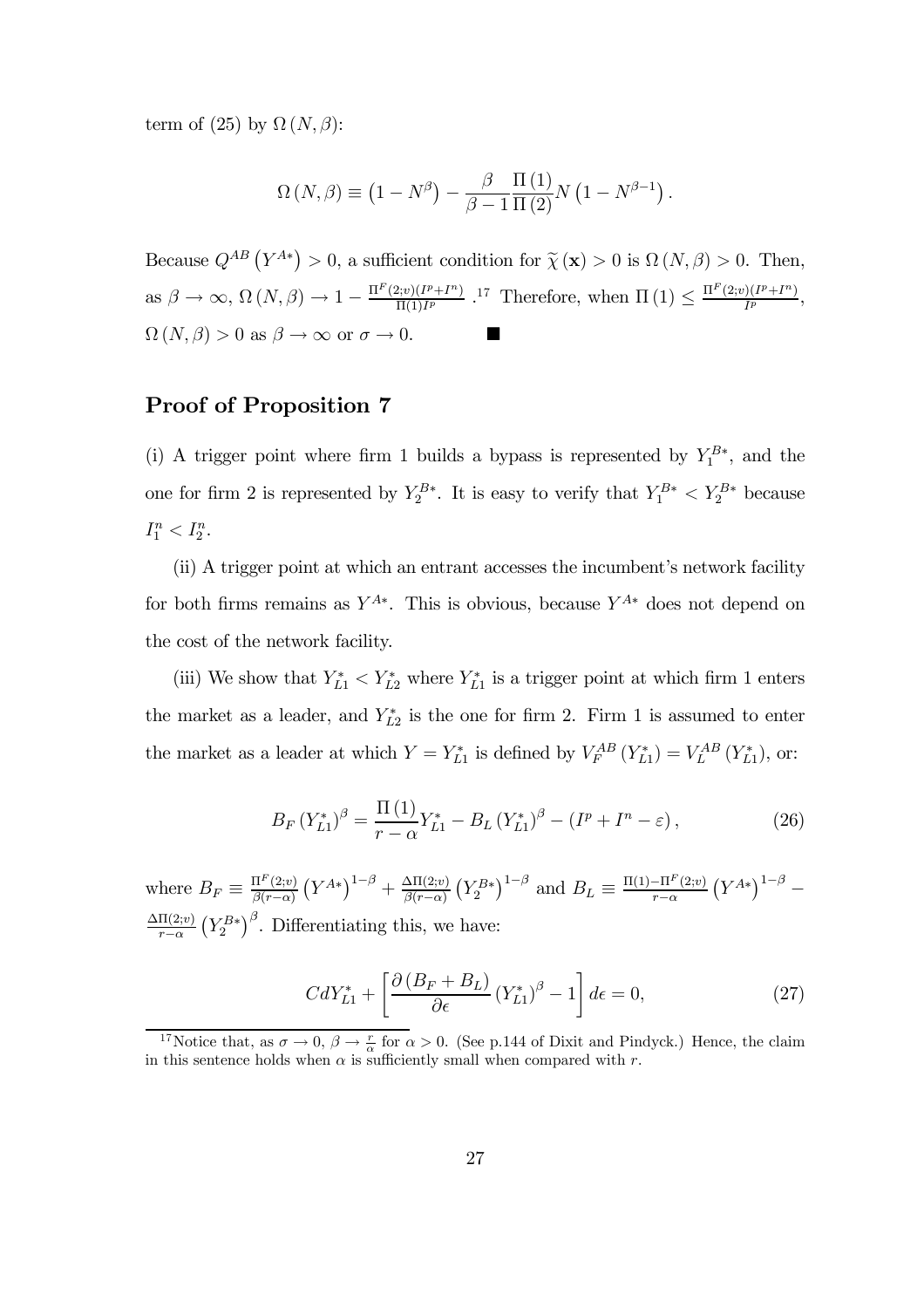where  $C \equiv V_F^{AB} (Y_{L1}^*) - V_L^{AB} (Y_{L1}^*) < 0$ . As  $\partial Y_2^{B*} / \partial \epsilon > 0$ , we have:

$$
\frac{\partial (B_F + B_L)}{\partial \epsilon} = \frac{\partial (B_F + B_L)}{\partial Y_2^{B*}} \frac{\partial Y_2^{B*}}{\partial \epsilon}
$$
  
= 
$$
\left[ \frac{(1 - \beta) \Delta \Pi (2; v)}{\beta (r - \alpha)} (Y_2^{B*})^{-\beta} - \frac{\beta \Delta \Pi (2; v)}{r - \alpha} (Y_2^{B*})^{\beta - 1} \right] \frac{\partial Y_2^{B*}}{\partial \epsilon} < 0.
$$

Because  $\partial Y_{L1}^* / \partial \epsilon < 0$ , we can show that  $Y_{L1}^* < Y_L^*$ .

On the other hand, we examine the case where firm 2 enters the market as a leader. Through similar calculations, it can be easily shown that  $Y_L^* \leq Y_{L2}^*$ . Therefore,  $Y_{L1}^* < Y_{L2}^*$ .

# References

- [1] Alleman, J. and E. Noam eds. (1999), The New Investment Theory of Real Options and Its Implications for Telecommunications Economics , Boston, MA: Kluwer Academic Publishers.
- [2] Biglaiser, G. and M. Riordan (2000), "Dynamics of Price Regulation", Rand Journal of Economics, 31, 744—767.
- [3] Bourreau, M. and P. Doğan (2005), "Unbundling the Local Loop", *European* Economic Review, 49, 173—199.
- [4] Crandall, R. W. and J. H. Alleman eds. (2003), Broadband: Should We Regulate High-Speed Internet Access?, Washington DC: The Brookings Institution.
- [5] Dixit, A. K. and R. S. Pindyck, (1994), Investment under Uncertainty, Princeton, NJ: Princeton University Press.
- [6] Fudenberg, G. and J. Tirole (1985), "Preemption and Rent Equalisation in the Adoption of New Technology", Review of Economic Studies, 52, 383—401.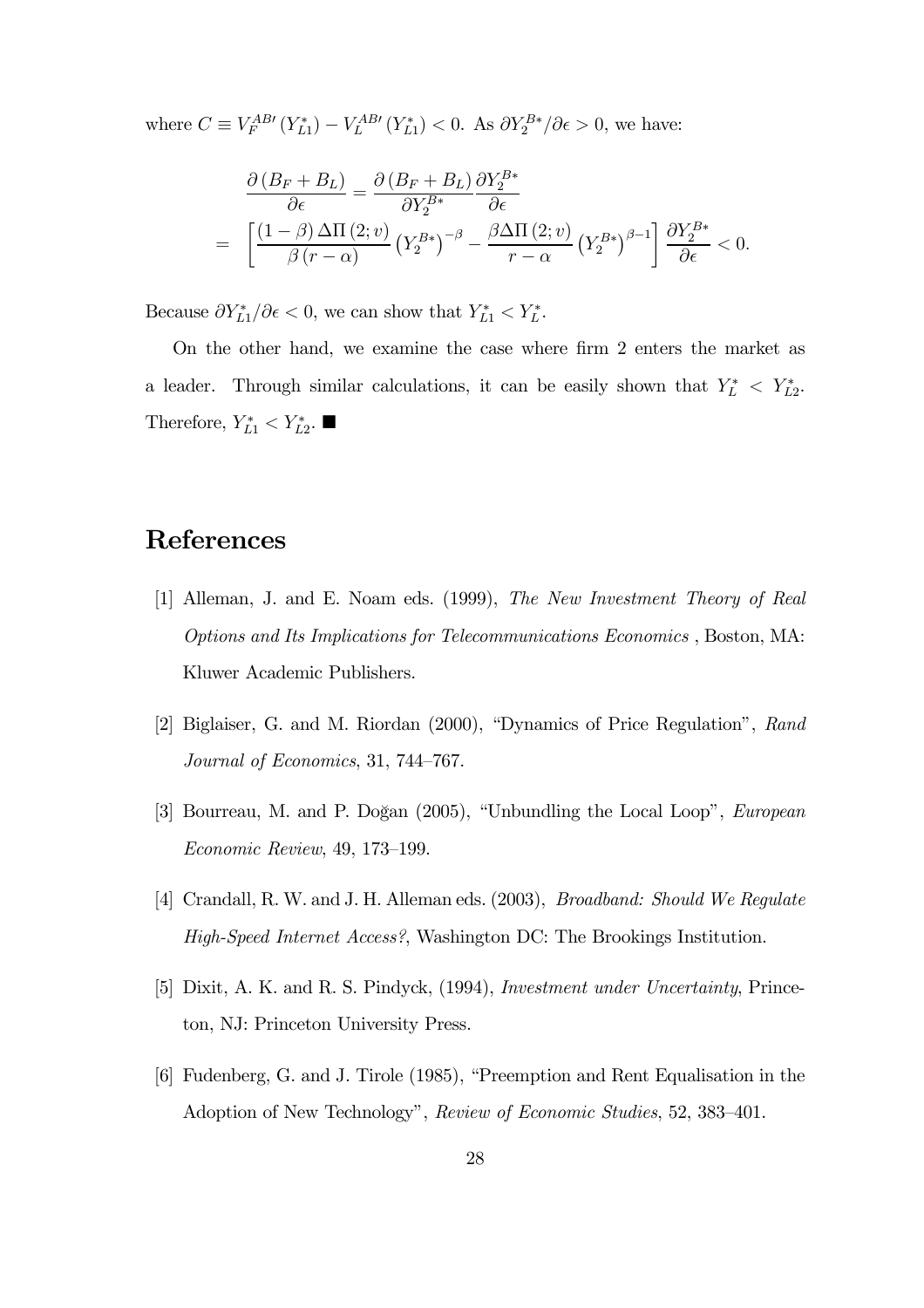- [7] Gans, J. S. (2001), "Regulating Private Infrastructure Investment: Optimal Pricing for Access to Essential Facilities", Journal of Regulatory Economics, 20(2), 167—189.
- [8] Guthrie, G. (2006), "Regulating Infrastructure: The Impact on Risk and Investment", Journal of Economic Literature, 44, 925-972.
- [9] Hori, K. and K. Mizuno (2006), "Access Pricing and Investment with Stochastically Growing Demand", International Journal of Industrial Organization, 24, 795—808.
- [10] Kaserman, D. L. and M. Ulrich (2002), "The Competitive Effects of Resale versus Facility-Based Entry: Evidence from the Long-Distance Market", Telecommunications Policy, 26, 415—424.
- [11] Katz, M. K. and C. Shapiro (1987), "R&D Rivalry with Licensing or Limitation", American Economic Review, 77(3), 402—429.
- [12] Mason, R. and H. Weeds (2003), "Can Greater Uncertainty Hasten Investment?", mimeo.
- [13] Pindyck, R. S. (2005), "Pricing Capital under Mandatory Unbundling and Facilities Sharing", NBER Working Paper No. 11225.
- [14] Smits, H. T. J. and L. Trigeorgis (2004), Strategic Investment, Princeton, NJ: Princeton University Press.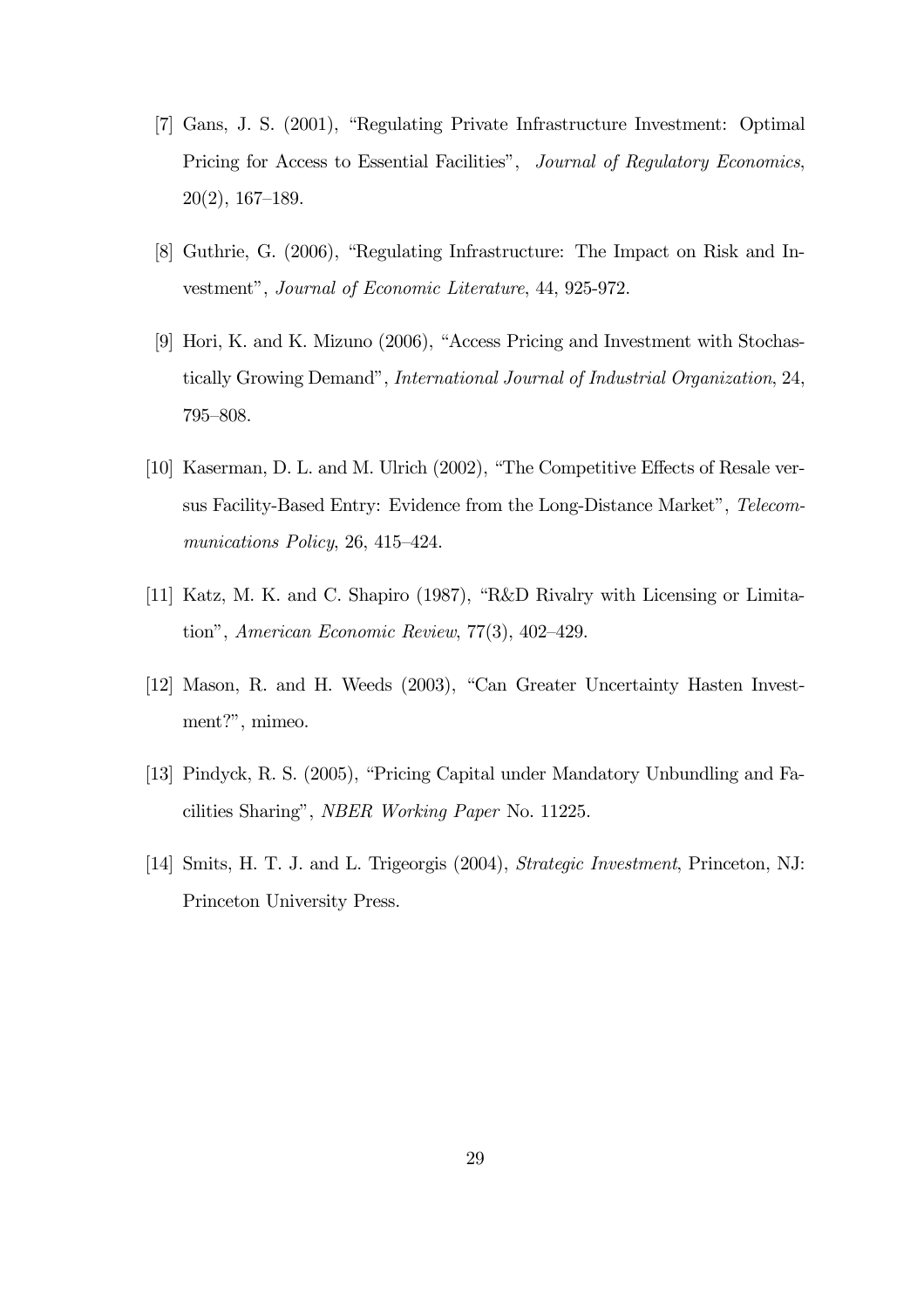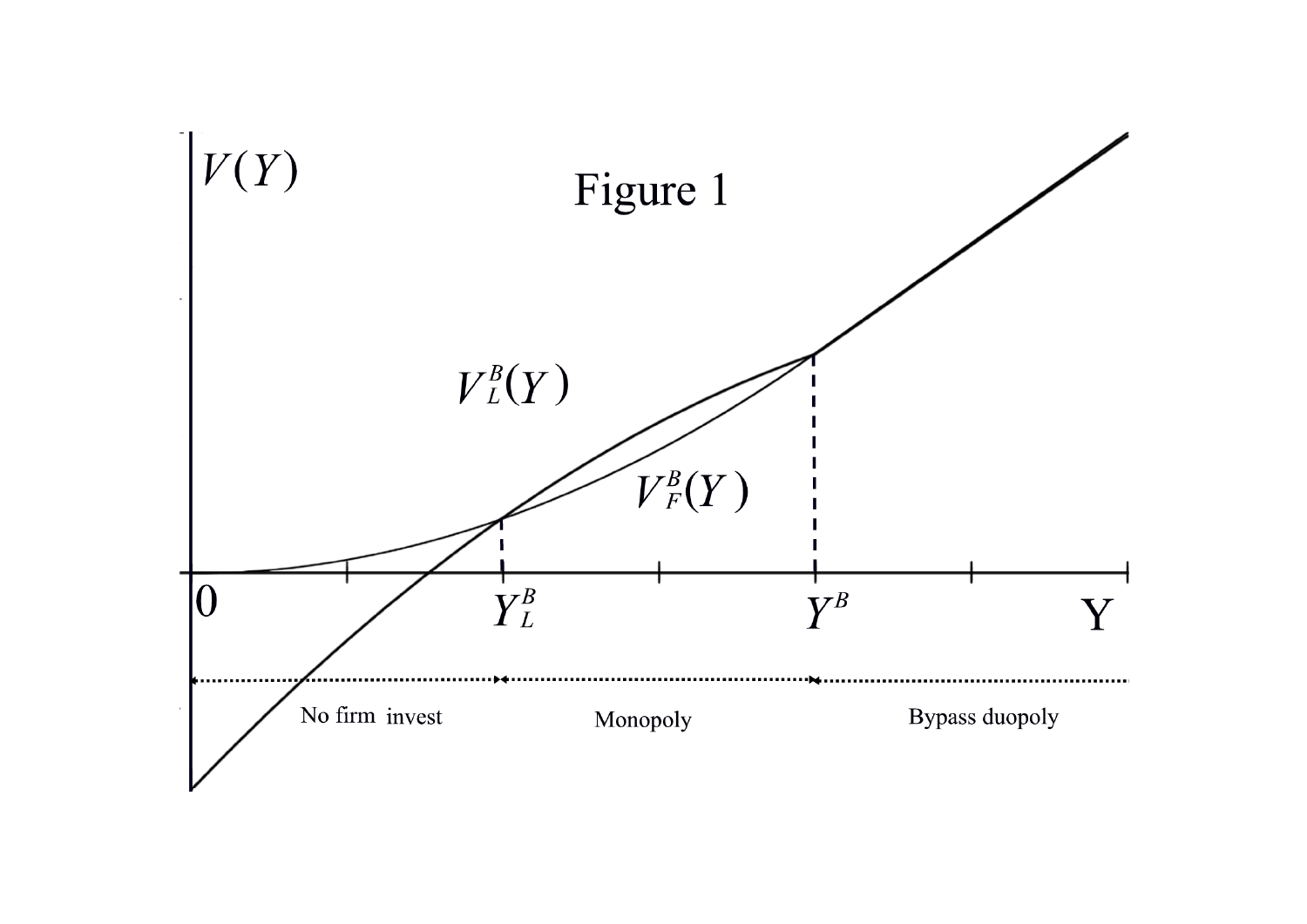